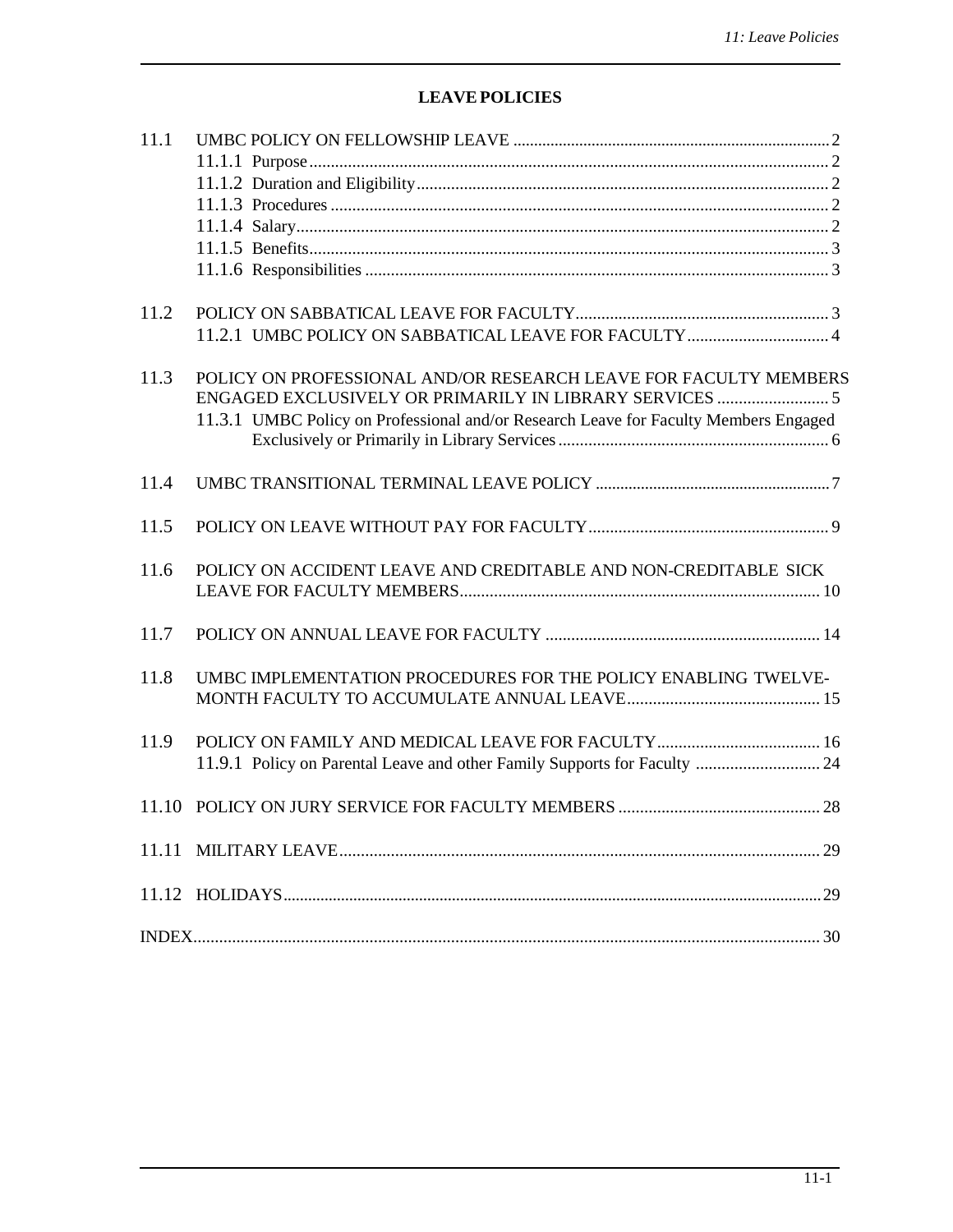# **11 LEAVEPOLICIES**

### 11.1 UMBC POLICY ON FELLOWSHIP LEAVE

(Revised June 12, 1991; Amended, December 14, 1999. Section headings and paragraph style adapted to the format of this *Handbook.*)

#### 11.1.1 Purpose

To implement the UMBC campus policy that faculty salary levels and benefits should be maintained during the period of a prestigious fellowship award.

## 11.1.2 Duration and Eligibility

Twenty-four-month maximum; eligibility ordinarily limited to one time only between regular sabbaticals.

#### 11.1.3 Procedures

In order for a faculty member to qualify for Fellowship Leave, the fellowship or grant proposal must have been submitted through the Office of Sponsored Programs Administration even if the proposal does not require an institutional signature. This will allow the office to record the fact that such a proposal has been submitted and to record also if and when an award is made.

After receiving notification of an award, a request for Fellowship Leave will be sent by the faculty member to the Department Chair. The Chair will forward this request to the appropriate Dean asking that the leave be approved. The Chair's request for Dean's approval should include an evaluation of the potential loss of instruction resulting from the proposed leave and analysis of the need for additional part-time support to cover this loss. The Dean will forward the request to the Provost with his/her recommendation. Provost's approval of Fellowship Leave will be required prior to the initiation of the leave.

# 11.1.4 Salary

If the award stipulates an amount less than the academic year salary, the candidate may request a supplement to make up the difference up to a limit of the faculty member's academic year salary and benefits (if not covered by the fellowship).

If the award is for an amount greater than the academic year salary, the faculty member will receive the entire amount of the award, but benefits will be computed on the individual's academic year salary.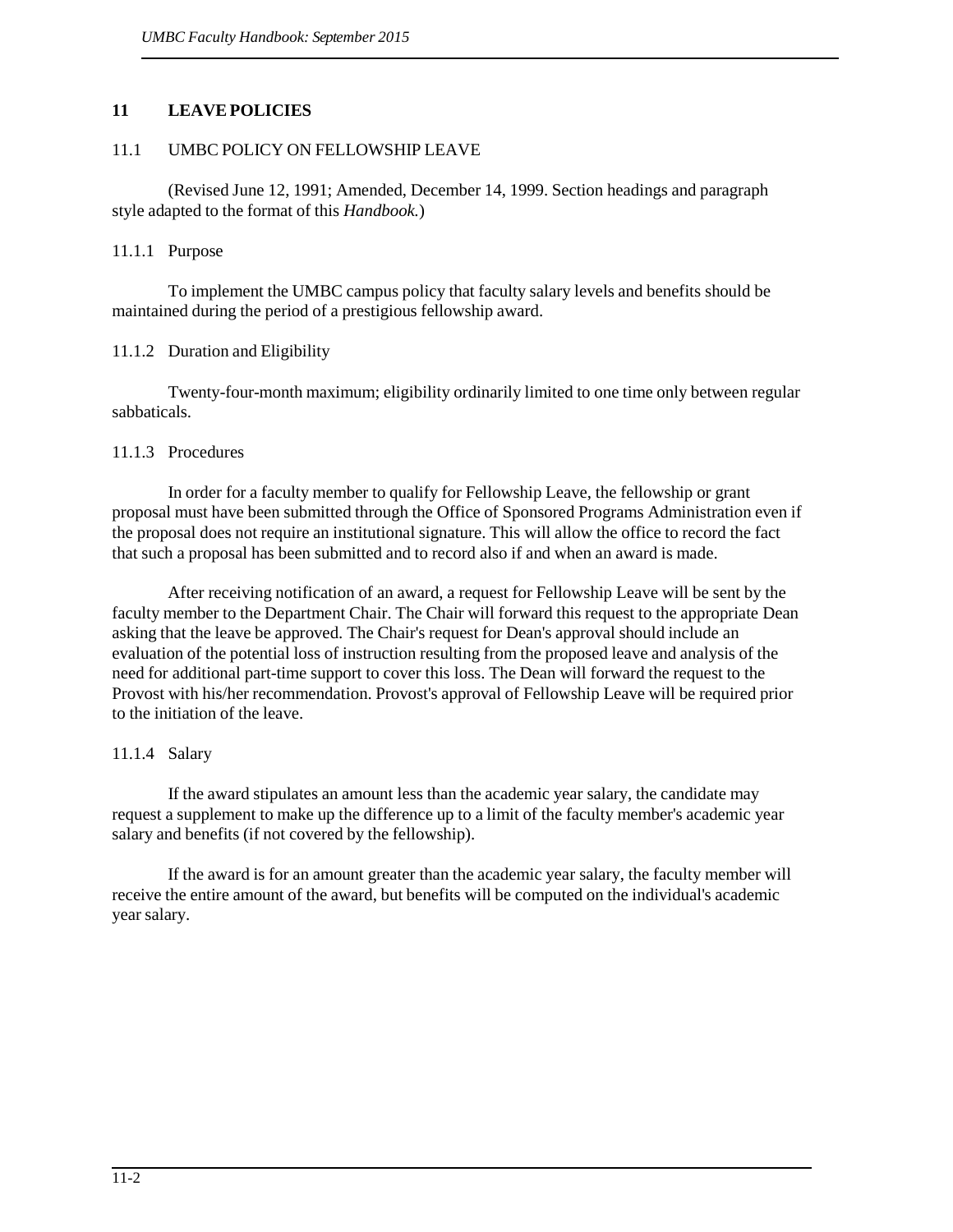#### 11.1.5 Benefits

Health and retirement benefits will be continued during the period of the fellowship to the extent permitted by law. Faculty members with approved fellowship leave can arrange through Human Resources to continue their health benefits under COBRA.<sup>1</sup>

The University will make a contribution to the faculty member's retirement plan equal to the amount the State would have contributed during the period of fellowship leave. Some plans currently require or permit employee contributions and these contributions will continue to be the responsibility of the faculty member during the leave period.

It is imperative that the Human Resources Department be consulted prior to the start of the fellowship leave to prevent the loss or reduction of retirement benefits.

Departments should be aware that implementation of this policy will impact on their resources for hiring temporary replacement faculty: Fringe benefits will not be available to pay replacement faculty when these benefits are being provided to a faculty member on leave. Therefore, except in rare cases, departments should plan on hiring part-time appointees to replace the faculty member(s) on leave.

#### 11.1.6 Responsibilities

During the period of the award, the faculty member will be assigned to carry out the activities for which the award was made. No teaching or service will be required except as agreed upon in advance through consultation with the faculty member, his/her department chair and the Dean.

A final summary report, including a record of productive output will be required by the Dean within 6 months of the end of the award period.

#### 11.2 POLICY ON SABBATICAL LEAVE FOR FACULTY

(Board of Regents Policies and [Procedures](http://www.usmd.edu/regents/bylaws/SectionII/II200.pdf) II-2.00; Approved by the Board of Regents, November 30, 1989)

The President of an institution may grant sabbatical leaves to faculty members. The primary purpose of such leaves is to provide an opportunity for a faculty member to conduct scholarly or creative work in order to increase his or her contribution to the mission of the institution, and to enhance his or her standing in the discipline or profession.

1. To be eligible for sabbatical leave, a full-time faculty member shall have been granted tenure and shall have completed at least six years of service at the time of an initial sabbatical leave or since the last previously granted sabbatical leave. A part-time faculty member shall have been granted tenure and shall have completed six or more years of at least half-time service.

<sup>&</sup>lt;sup>1</sup>COBRA is the Consolidated Omnibus Budget Reconciliation Act, a federal law which, among other things, provides for the continuation of participation in a group health plan offered by any State agency after the individual has left State/University service. Under COBRA, the individual is responsible for the entire premium cost.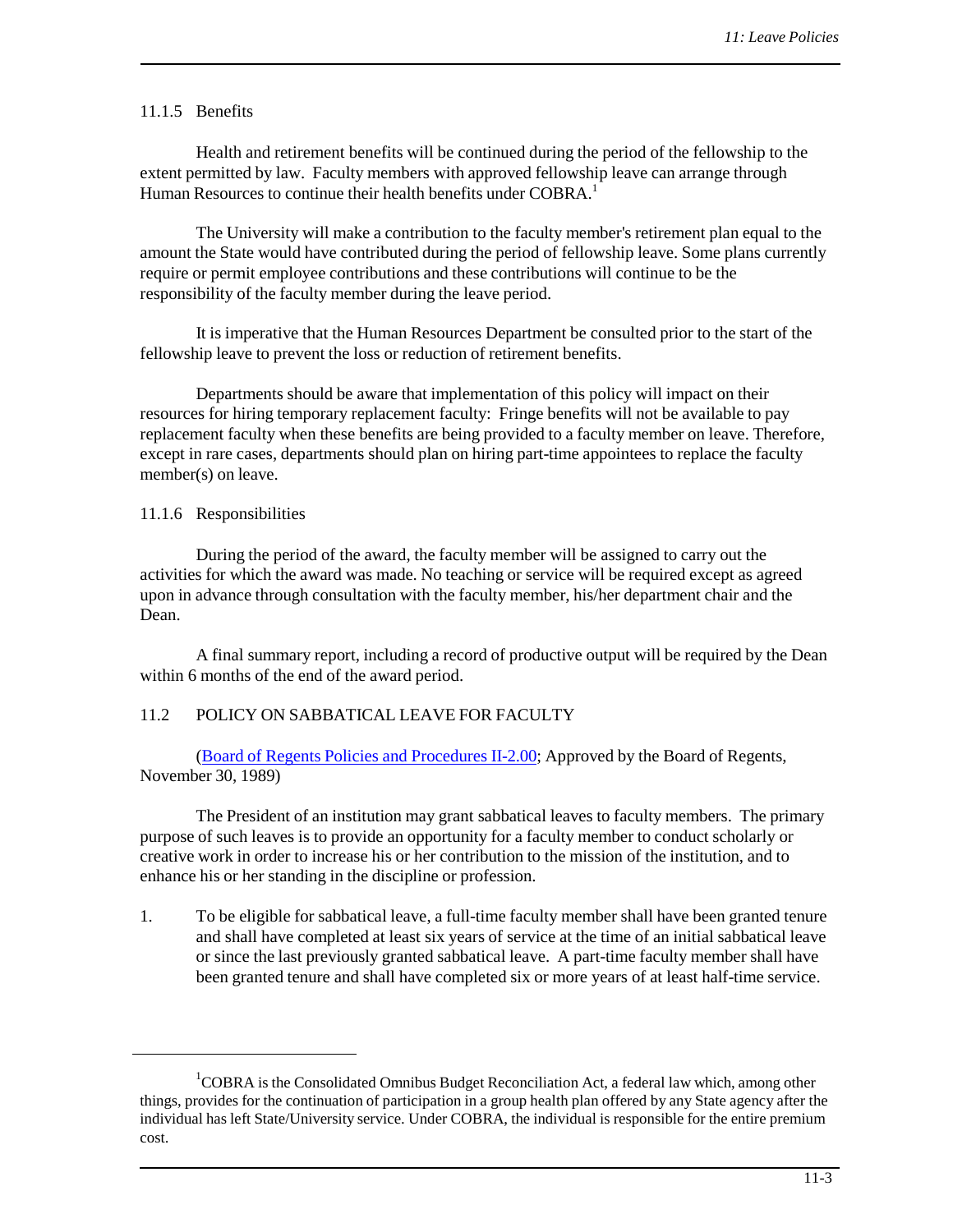Ordinarily, a leave of absence without pay shall not be regarded as service to the institution for purposes of determining eligibility for sabbatical leave.

- 2. Ordinarily, sabbatical leave will be granted for one-half of the recipient's annual contract period at his or her normal compensation or for the full annual contract period at one- half normal compensation for both full and part-time faculty.
- 3. Ordinarily, as a condition for receiving a sabbatical leave the recipient shall agree to return promptly to the institution at the termination of the leave and to serve on his or her normal basis for at least one academic year.
- 4. During the period of sabbatical leave, the recipient will be permitted, with the approval of the President or designee, to accept, in addition to the compensation he or she receives from the institution, grants, awards, contracts, fellowships, or other compensation or stipends as may be related to the approved sabbatical leave project.
- 5. While on sabbatical leave, the recipient may accept compensation for consulting services rendered during the sabbatical leave, provided that such services shall not exceed those allowed by the University System Policy on Professional Commitment of Faculty, and that they do not interfere with his or her approved sabbatical leave project.
- 6. Each institution shall develop procedures for implementation of this policy, including the requirement of a summary report on sabbatical activities by the faculty member. These procedures shall be filed with the office of the Chancellor.

# 11.2.1 UMBC POLICY ON SABBATICAL LEAVE FOR FACULTY

The primary purpose of a sabbatical leave is to afford opportunity to the faculty member to increase his or her professional standing and value to the institution. To be eligible for the sabbatical, the faculty member must have attained tenure in professorial rank and must have been on active, fulltime service with the University for a period of at least six years, subsequent to any previously granted sabbatical leave; provided, moreover, that:

- <span id="page-3-0"></span>1. The faculty member will, at least six months prior to the beginning of the proposed leave period, submit a formal written request, setting forth clearly the nature of the proposed sabbatical project, and his or her reasons for believing that the project will be professionally beneficial both to the applicant and the University. The written request, together with an endorsement from the department and Dean to the effect that the faculty member's service can be spared during the sabbatical leave period, will be forwarded to the Provost and President for final action.
- 2. The faculty member applying for sabbatical leave will, as a condition for being granted leave, agree to return promptly to the University at the termination of the sabbatical period, to remain in service for at least one academic year, except in circumstances in which the President of UMBC, the Chancellor of the University System, and the Board of Regents may decide otherwise.
- 3. Sabbatical leave usually will be granted for one 5-month or one 6-month period on full pay, or for one 10-month or one 12-month period on one-half pay for ten- and twelve-month appointees respectively. In certain exceptional and meritorious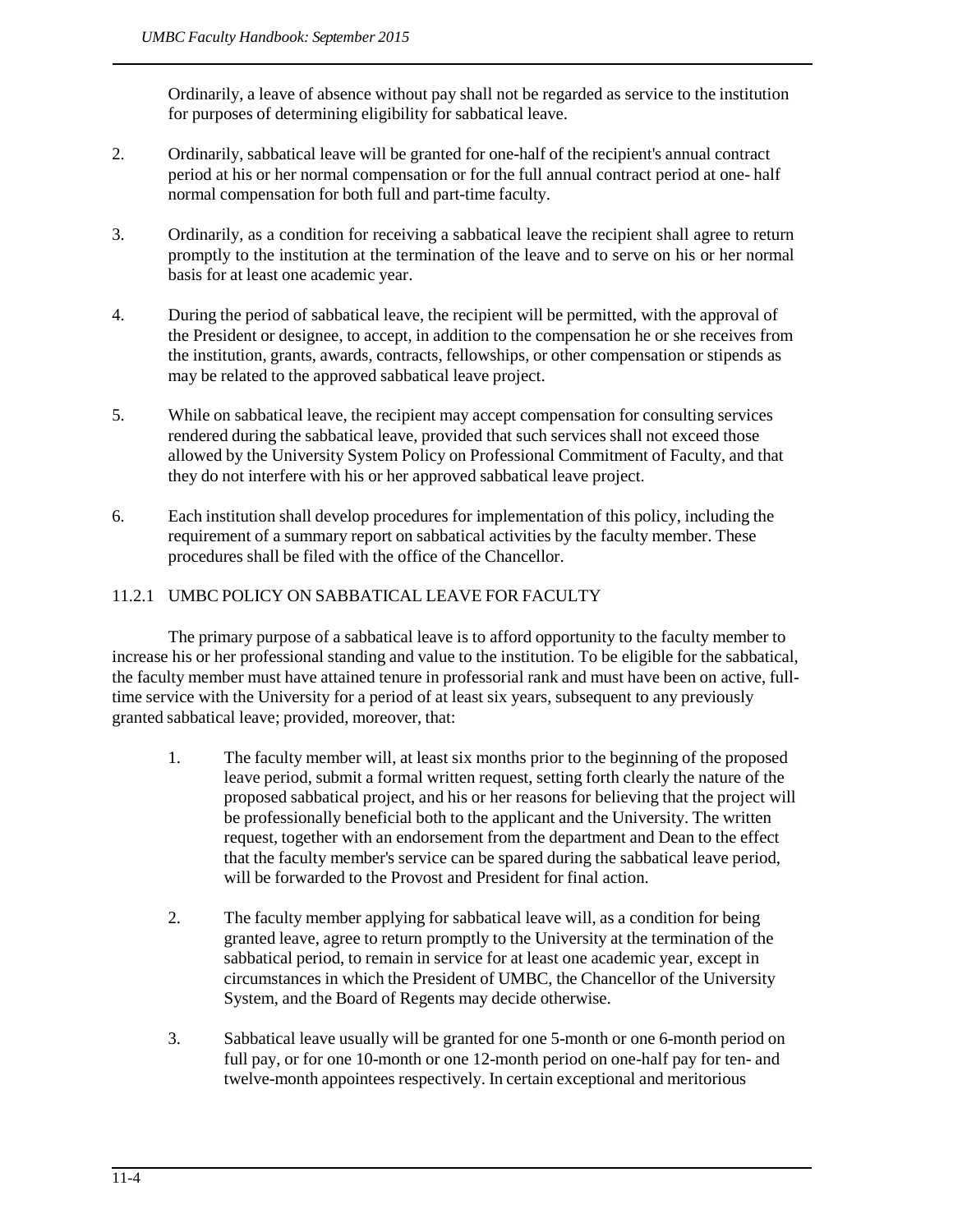circumstances, and where long and distinguished service to the University may strongly justify, approval may be granted for a sabbatical period of more than twelve months, but in no case for more than twenty-four months on one-half pay.

- 4. The faculty member on sabbatical leave will be permitted to accept, in addition to the pay he/she receives from the University, only such awards, grants, contracts, fellowships, et cetera, as may also be given in aid of the approved sabbatical project, the primary purpose of the sabbatical leave being to afford opportunity to the faculty member to increase his scholarly attainment. Compensation for occasional consulting services rendered during the period of sabbatical leave, such service not to exceed that which would conform with the University's policy on consulting services, shall not be considered payments of salaries or wages.
- <span id="page-4-1"></span><span id="page-4-0"></span>5. Within three months of their return from sabbatical leave, faculty members will send to their Chair, Dean, and the Provost a summary report of their sabbatical activities, including a review of their work while on leave, a statement of publications prepared or anticipated, and their own assessment of the success of their leave.

### 11.3 POLICY ON PROFESSIONAL AND/OR RESEARCH LEAVE FOR FACULTY MEMBERS ENGAGED EXCLUSIVELY OR PRIMARILY IN LIBRARY SERVICES

(Board of Regents Policies and [Procedures](http://www.usmd.edu/regents/bylaws/SectionII/II201.html) II-2.00; Approved by the Board of Regents, April 7, 2000)

The President of an institution may grant professional and/or research leaves to faculty members engaged exclusively or primarily in library services. The primary purpose of such leaves is to provide an opportunity for a librarian to conduct scholarly work or to engage in applied research which will increase the librarian's value to the institution or enhance the reputation of the institution.

- 1. To be eligible for professional and/or research leave, a full-time librarian shall have been granted permanent status and must have been in active service with the institution as a librarian for a period of at least six years prior to an initial leave being granted. A full-time librarian must remain on active service with the institution for an additional period of at least six years to become eligible for a subsequent professional leave and/or research. A part-time librarian shall have been granted permanent status and shall have completed six or more years of at least half-time service. Ordinarily, a leave of absence without pay shall not be regarded as service to the institution for purposes of determining eligibility for professional and/or research leave.
- 2. Ordinarily, professional and/or research leave will be granted for one-half of the recipient's annual contract period at his or her normal compensation or for the full annual contract period at one-half normal compensation for both full- and part-time librarians.
- 3. Ordinarily, as a condition for receiving professional and/or research leave, the recipient shall agree to return promptly to the institution at the termination of the leave and to serve on his or her normal basis for at least one full annual contract period.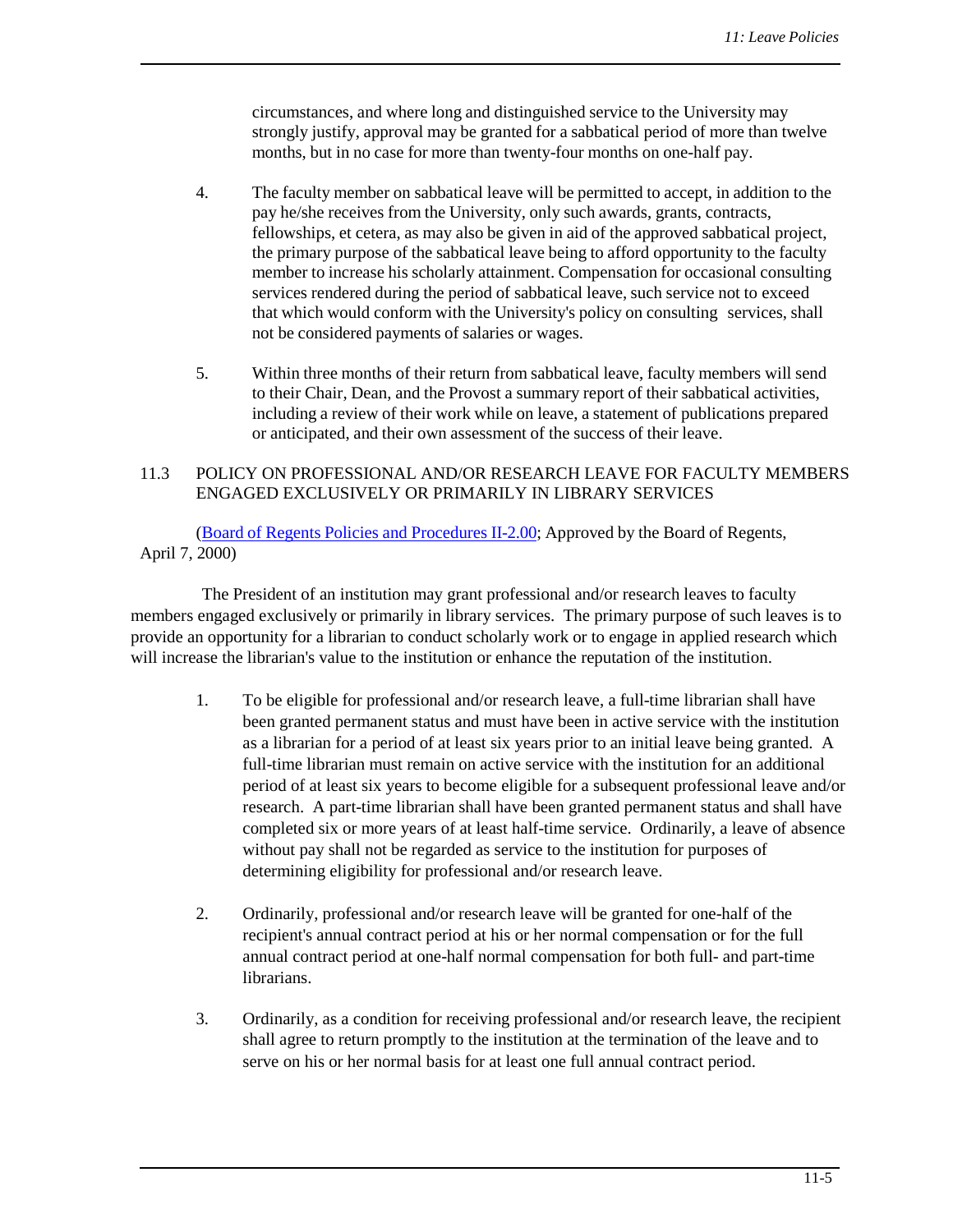- 4. During the period of professional and/or research leave, the recipient will be permitted, with the approval of the President or designee, to accept, in addition to the compensation he or she receives from the institution, such grants, awards, contracts, fellowships, or other compensation or stipends as may be related to the approved professional and/or research leave project.
- 5. While on professional and/or research leave, the recipient may accept compensation for consulting services rendered during the professional and/or research leave, provided that such services shall not exceed those allowed by the University System Policy on Professional Commitment of Faculty and that they do not interfere with his or her approved professional and/or research leave project.
- 6. All benefits and privileges of a librarian on professional and/or research leave shall continue in the same manner as if he or she were not on such leave, i.e., accrual of sick leave, opportunity for promotion, merit raises, and other benefits. Such a leave period shall not be regarded as service to the institution for purposes of determining eligibility for a subsequent professional and/or research leave.
- <span id="page-5-0"></span>7. Each institution shall develop procedures and criteria for approval of and funding for professional and/or research leave, including the requirement of a summary report on professional and/or research activities by the librarian. These procedures and criteria shall be filed with the Office of the Chancellor.

# 11.3.1 UMBC POLICY ON PROFESSIONAL AND/OR RESEARCH LEAVE FOR FACULTY MEMBERS ENGAGED EXCLUSIVELY OR PRIMARILY IN LIBRARY SERVICES

The primary purpose of a professional and/or research leave is to afford opportunity to the library faculty member to increase his or her professional standing and value to the institution. To be eligible for the professional and/or research leave, the library faculty member must have attained permanent status in professorial rank and must have been on active, full-time service with the University for a period of at least six years, subsequent to any previously granted professional and/or research leave; provided, moreover, that:

- 1. The library faculty member will, at least six months prior to the beginning of the proposed leave period, submit a formal written [request,](https://wiki.umbc.edu/download/attachments/11436414/UMBC%20POLICY%20ON%20PROFESSIONAL%20AND-OR%20RESEARCH%20LEAVE%20FOR%20FACULTY%20MEMBERS%20ENGAGED%20EXCLUSIVELY%20OR%20PRIMARILY%20IN%20LIBRARY%20SERVICES.doc?version=1&modificationDate=1449157951000&api=v2) setting forth clearly the nature of the proposed professional and/or research project, and his or her reasons for believing that the project will be professionally beneficial both to the applicant and the University. The written request, together with an endorsement from the Library and Provost to the effect that the faculty member's service can be spared during the professional and/or research leave period, will be forwarded to the President for final action.
- 2. The library faculty member applying for professional and/or research leave will, as a condition for being granted leave, agree to return promptly to the University at the termination of the professional and/or research leave period, to remain in service for at least one full annual contract period, except in circumstances in which the President of UMBC, the Chancellor of the University System, and the Board of Regents may decide otherwise.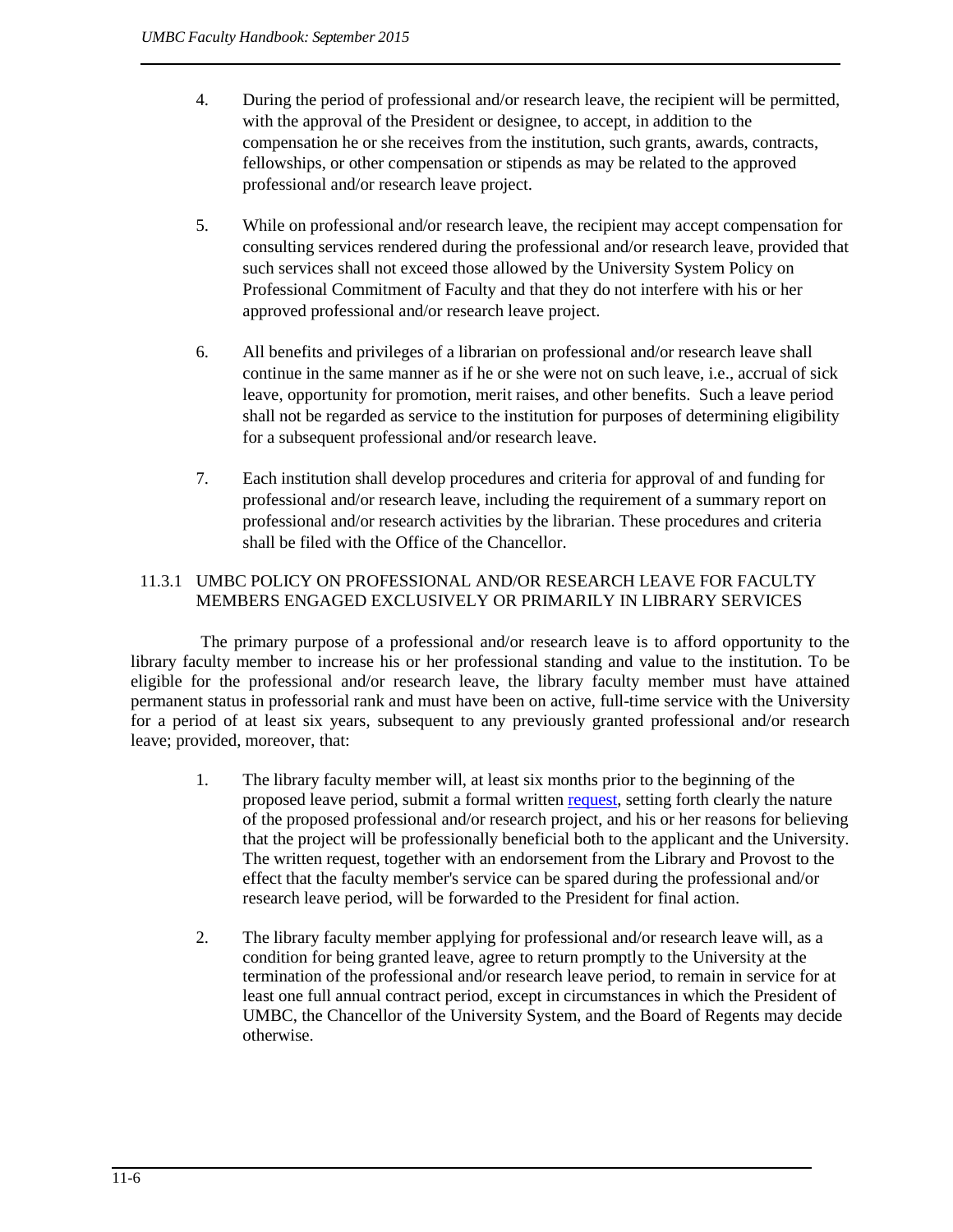- 4. Professional and/or research leave usually will be granted for one 5-month or one 6 month period on full pay, or for one 10-month or one 12-month period on one-half pay for ten- and twelve-month appointees respectively. In certain exceptional and meritorious circumstances, and where long and distinguished service to the University may strongly justify, approval may be granted for a professional and/or research period of more than twelve months, but in no case for more than twenty-four months on onehalf pay.
- 5. The library faculty member on professional and/or research leave will be permitted to accept, in addition to the pay he/she receives from the University, only such awards, grants, contracts, fellowships, et cetera, as may also be given in aid of the approved professional and/or research project, the primary purpose of the professional and/or research leave being to afford opportunity to the library faculty member to increase his or her scholarly attainment. Compensation for occasional consulting services rendered during the period of professional and/or research leave, such service not to exceed that which would conform with the University's policy on consulting services, shall not be considered payments of salaries or wages.
- 6. Within three months of their return from professional and/or research leave, library faculty members will send to their supervisor, the Library Director, and the Provost a summary report of their professional and/or research leave activities, including a review of their work while on leave, a statement of publications prepared or anticipated, and their own assessment of the success of their leave.

#### 11.4 UMBC TRANSITIONAL TERMINAL LEAVE POLICY

(Implementation of USM Policy [II-2.10,](http://www.usmd.edu/regents/bylaws/SectionII/II_210.pdf) approved by the Board of Regents, November 30, 1989; Amended, June 27, 2014, adopted by UMBC Faculty Senate, May 14, 1991). Section headings and paragraph style adapted to the format of this *Handbook*.)

#### I. PURPOSE

<span id="page-6-0"></span>This policy is intended to establish and define the terms of a transitional terminal leave period which terminates on the effective date of a faculty member's separation from employment at UMBC. Transitional terminal leaves are appropriate when beneficial to UMBC and its programs.

#### II. TERMS

- A. The President may grant a transitional terminal leave, upon application by the faculty member, at the discretion of UMBC and with the consent of a faculty member.
- B. Only tenured faculty members at UMBC shall be eligible for transitional terminal leave. For the purposes of this policy, the term "tenured faculty" or "faculty member" shall include permanent status librarians.
- C. Unless otherwise provided in Section III.B., a faculty member, while on transitional terminal leave, shall:
	- 1. Remain an employee of UMBC, and be subject to all policies of the Board of Regents and UMBC;
	- 2. Receive a salary of up to that which would have been accorded had he or she remained at UMBC, consistent with Section III.A. 1. or 2; and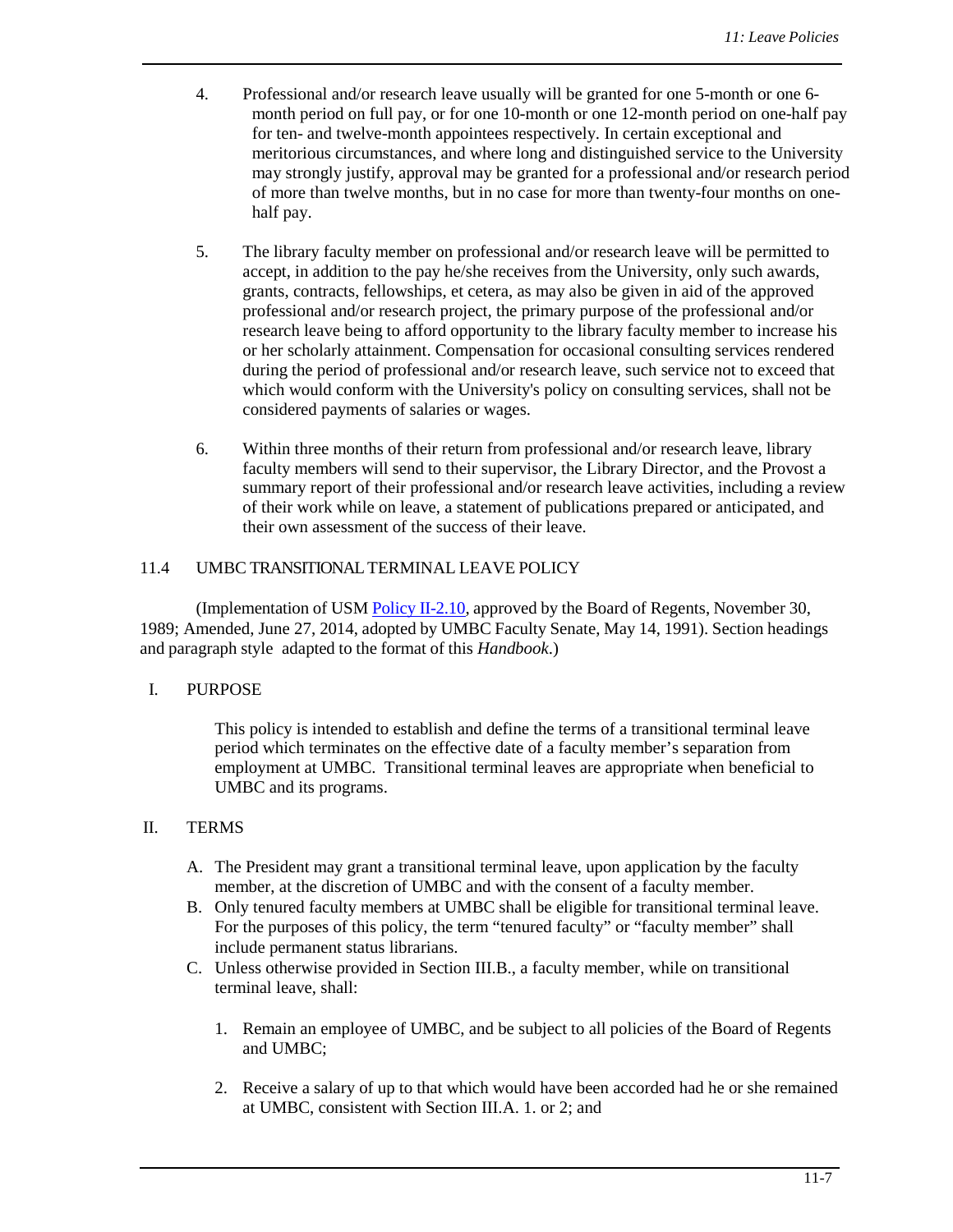- 3. Retain eligibility for all benefits normally associated with full-time (or, where applicable, half-time) employment, with the exception of annual leave.
- D. As a condition to the granting of transitional terminal leave, the faculty member shall agree in writing, to the conditions of the leave, waiving all claims arising out of his or her employment, other than those specified in this policy, and also waiving all claims to employment at UMBC subsequent to the period of transitional terminal leave.

## III. DUTIES AND DURATION

Depending upon the duties to be performed during transitional terminal leave, the transitional terminal leave period shall be of the following duration:

- A. Continued Performance of Duties During Transitional Terminal Leave: If the faculty member performs duties, as agreed upon and documented between UMBC and the faculty member, at a level of at least 25% of the faculty member's full-time commitment over the prior 36 months (or as otherwise deemed by the Internal Revenue Service to constitute full-time employment) evenly throughout the entire terminal leave period, then transitional terminal leave may be granted:
	- 1. For twelve month faculty, with up to full pay for a period not to exceed twelve months, or with up to half pay for a period not to exceed twenty four months; or
	- 2. For nine- and ten-month faculty, with up to full pay for a full academic year, or with up to half pay for two full academic years.
	- 3. For faculty members employed on a part-time basis during the academic year preceding the transitional terminal leave, "full pay" means the full rate of pay earned for such parttime service, and half pay means half of the rate of pay earned for such service.
- B. Duties Not Performed During Transitional Terminal Leave: Consistent with applicable IRS requirements, if a faculty member does not meet the service requirement of Section III.A.:
	- 1. The duration of the faculty member's fully-paid transitional terminal leave will be limited to a period of time within 2.5 months of the end of the calendar year in which the faculty member and UMBC entered into the transitional terminal leave agreement, using normal applicable payroll schedules.
	- 2. The level of compensation shall be set as set forth in Section III.A.
	- 3. The faculty member's active employment will cease effective on the beginning date of the transitional terminal leave period, as will eligibility for all benefits normally associated with employment.

# IV. PROCEDURE

<span id="page-7-0"></span>A. A faculty member must voluntarily request terminal leave. The faculty member shall submit his or her request to the Chairperson of his or her department or equivalent unit head. After review by the Chairperson, the request shall be forwarded with the Chairperson's recommendation through the usual administrative channels to the President. The President shall have the authority and discretion to approve or disapprove the request based on the needs of the department, the unit, UMBC and the University System of Maryland. Upon approval of the President, the President and the faculty member shall sign a letter of agreement specifying the conditions of the leave. This letter shall be in compliance with this UMBC Transitional Terminal Leave Policy, shall contain all special conditions, if any, to which the faculty member and UMBC have agreed with respect to the leave, and shall recite the voluntary nature of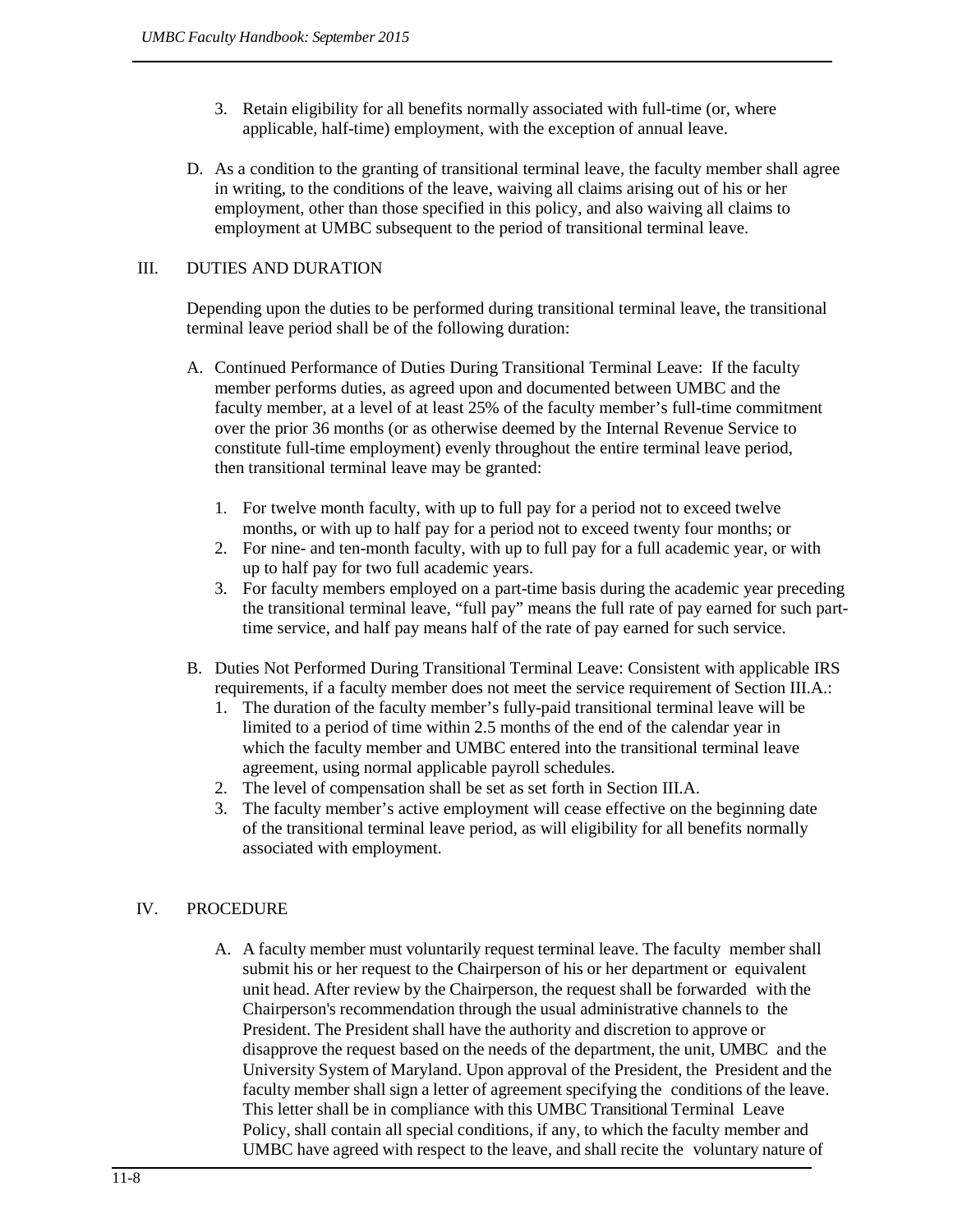the Agreement. The transitional terminal leave agreement is not effective until executed by the President of UMBC. Faculty are urged to seek legal advice as they pursue transitional terminal leave. The faculty member shall have twenty-one (21) calendar days to review the letter of agreement before signing it.

B. If terminal leave is used in conjunction with retirement from UMBC, the faculty member shall agree, in writing, to a knowing and voluntary waiver under the Older Workers Benefit Protection Act (OWBPA) as amended under the Age Discrimination in Employment Act (ADEA). The waiver will not apply to rights or claims that may arise after the date upon which the letter of agreement was signed. The faculty member shall have the right to revoke the waiver within seven (7) calendar days after signing the letter of agreement.

#### 11.5 POLICY ON LEAVE WITHOUT PAY FOR FACULTY

<span id="page-8-0"></span>(Board of Regents Policies and [Procedures](http://www.usmd.edu/regents/bylaws/SectionII/II220.html) II-2.20; Approved by the Board of Regents, November 30, 1989.)

Under certain conditions the President or designee may grant a faculty member leave of absence without pay. A primary consideration in award of leave without pay is that it shall not substantially disrupt the academic program or unit of which the faculty member is part. Leave of absence without pay ordinarily shall be granted if the purpose of the leave is to advance the institution's mission of teaching, research, and service or to enhance the ability of the individual to support that mission. Leave without pay may also be granted for personal or health reasons. In no case shall a leave without pay extend beyond the termination of the individual's term of employment.

The following conditions apply to leave without pay:

4. To be eligible for leave of absence without pay, a faculty member must be employed on a continuing or term contract and must normally have been employed for at least two semesters or twelve months prior to the beginning of the proposed leave.

Continuation of employment of the individual upon termination of the leave without pay must be the expectation.

- 5. A leave without pay is ordinarily granted for no more than one full year.
- 6. Unless the President or designee stipulates otherwise, the period of leave without pay shall not be counted as service toward the faculty member's eligibility for sabbatical leave.
- 7. A faculty member on leave without pay may continue to participate in retirement, medical and health programs, and other benefit programs only to the extent and under such conditions as are permitted by each such program. Unless the President or designee stipulates otherwise, any costs of such participation in benefits during a leave without pay shall be borne by the faculty member.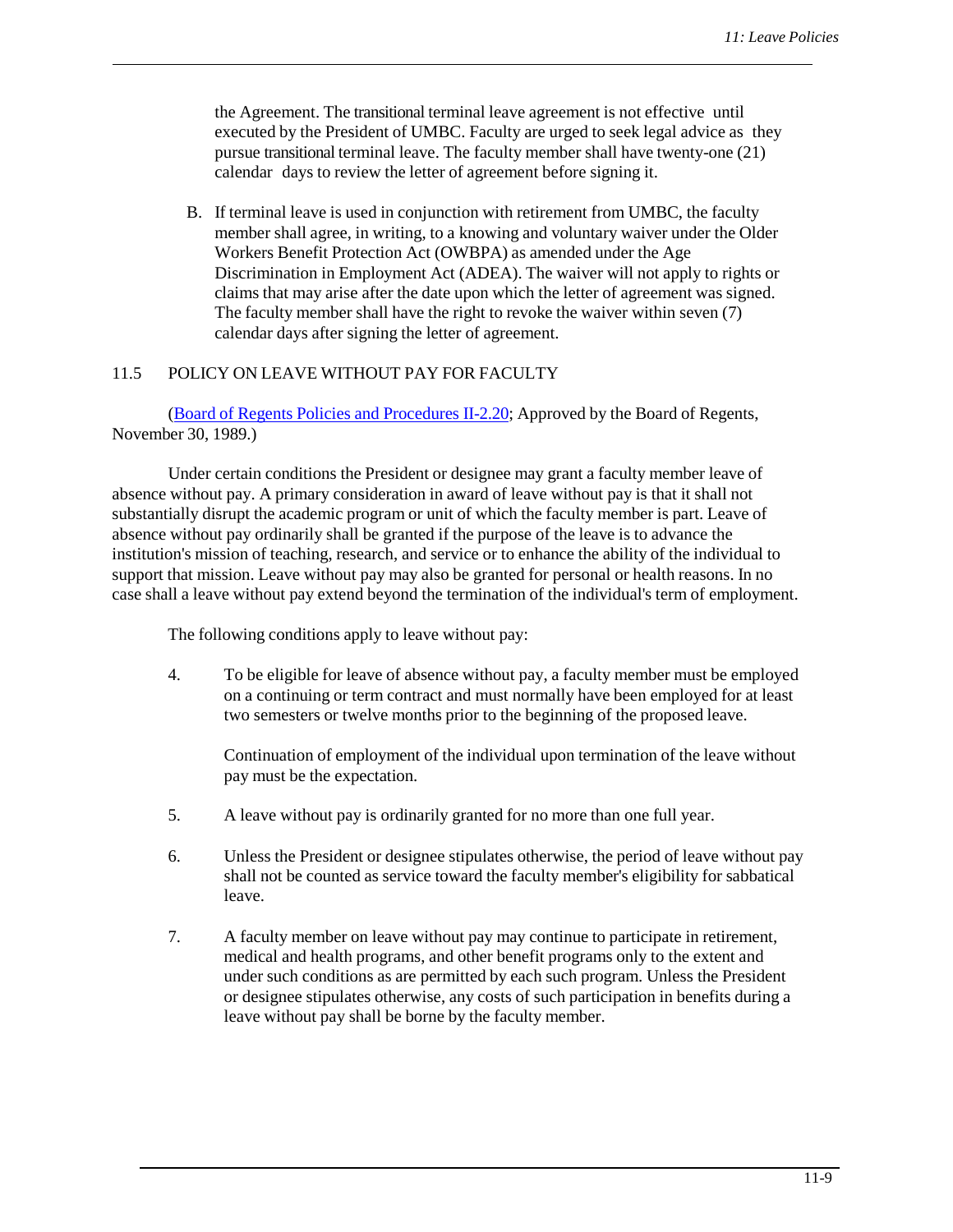Each institution shall develop procedures and guidelines for the implementation of this policy; such procedures and guidelines shall be filed with the office of the Chancellor.

## 11.6 POLICY ON ACCIDENT LEAVE AND CREDITABLE AND NON-CREDITABLE SICK LEAVE FOR FACULTY MEMBERS

(Board of Regents Policies and [Procedures](http://www.usmd.edu/regents/bylaws/SectionII/II230.html) II-2.30; Approved by the Board of Regents November 30, 1989)

- I. Objectives
	- A. To provide an informal system of colleague-substitution for short-term incapacity of instructional faculty. This practice protects the interests of students by insuring the supply of qualified substitutes who are familiar with the disabled teacher's educational objectives, methods, and standards.
	- B. To provide a regularized and equitable basis for determining the eligibility of faculty members to receive salary payments during extended periods of incapacity for reasons of illness, injury, or childbirth.
	- C. To provide a regularized and equitable procedure for disability coverage by way of disability retirement, regular retirement, or disability insurance, once the limits of the extended leave period have been reached and the health prognosis is unfavorable.
- II. Non-creditable Sick Leave: Collegially Supported
	- A. It is the responsibility of the institution to have an agreed-upon procedure for continuing instruction when faculty members are absent for any reason, including illness, injury, or childbirth.
	- B. Once instruction is underway, it is important to have it continued with minimal interruption to protect the interests of students. Thus, when a faculty member is incapacitated for brief periods by illness, injury, or childbirth, the "collegial" method of accommodating faculty disability is preferred. This is the practice whereby colleagues of the disabled faculty member-- on a voluntary basis-- take over his or her classes and other essential functions, in addition to carrying on their regular work.
	- C. This provision may be employed when practicable up to a maximum of twenty-five (25) work days for each faculty member in one fiscal year. After that time, creditable sick leave shall be charged.
	- D. Collegially supported sick leave is not credited toward retirement and cannot be carried over to a subsequent fiscal year.
	- E. An eligible faculty member, appointed for at least a semester but less than an academic year, may receive no more than half of the collegial protection awarded persons who are appointed for an academic year. Faculty appointed for periods of less than one semester may not receive collegial benefits.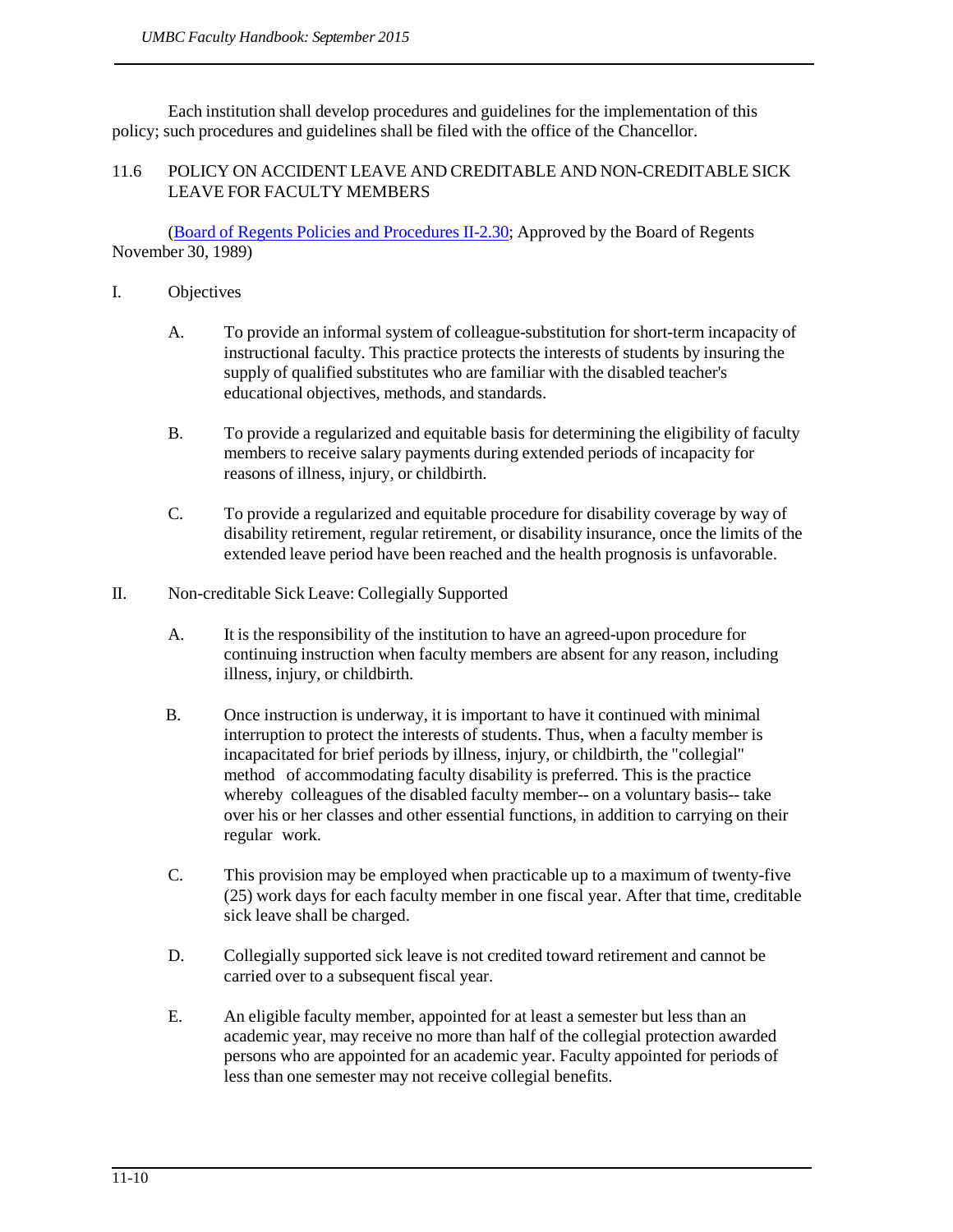- F. The maximum collegially supported leave available to a faculty member during the summer is one-seventh of the contract period. This will be included as part of the faculty member's yearly limit.
- G. Collegially supported leaves for an individual faculty member in two fiscal years must be separated by active service of at least twenty-five (25) work days.

### III. Creditable Sick Leave

- A. Accrual
	- 1. Sick leave for faculty is accrued at the rate of 1.25 work days per month at full salary. Accrual of sick leave for summer employment by academic-year faculty is determined by the institution. In no case may an individual accrue more than fifteen  $(15)$  days of sick leave during any fiscal year.<sup>2</sup>
	- 2. Part-time faculty members who are employed at least 50 percent time are eligible for sick leave benefits proportionate to the percentage of their employment.
	- 3. Individuals eligible to earn sick leave credits will accrue such credit for each calendar month in which they are on paid status for fifteen (15) or more days within that month. No sick leave credit will be accrued for any month during which the individual is on paid status for less than fifteen days.
	- 4. Sick leave is accrued while the individual is on sabbatical leave, but not while on leave without pay.<sup>3</sup>

<sup>2</sup> Effective with the implementation of PeopleSoft Time Entry, full-time faculty on 9-, 9.5-, and 10- month appointments earn 12.5 days of sick leave during the academic year.

<sup>3</sup> Fellowship leave falls under the category of leave without pay. Therefore sick leave cann**ot** be accrued while a faculty member is on fellowship leave, even when supplemental salary is awarded to that faculty member.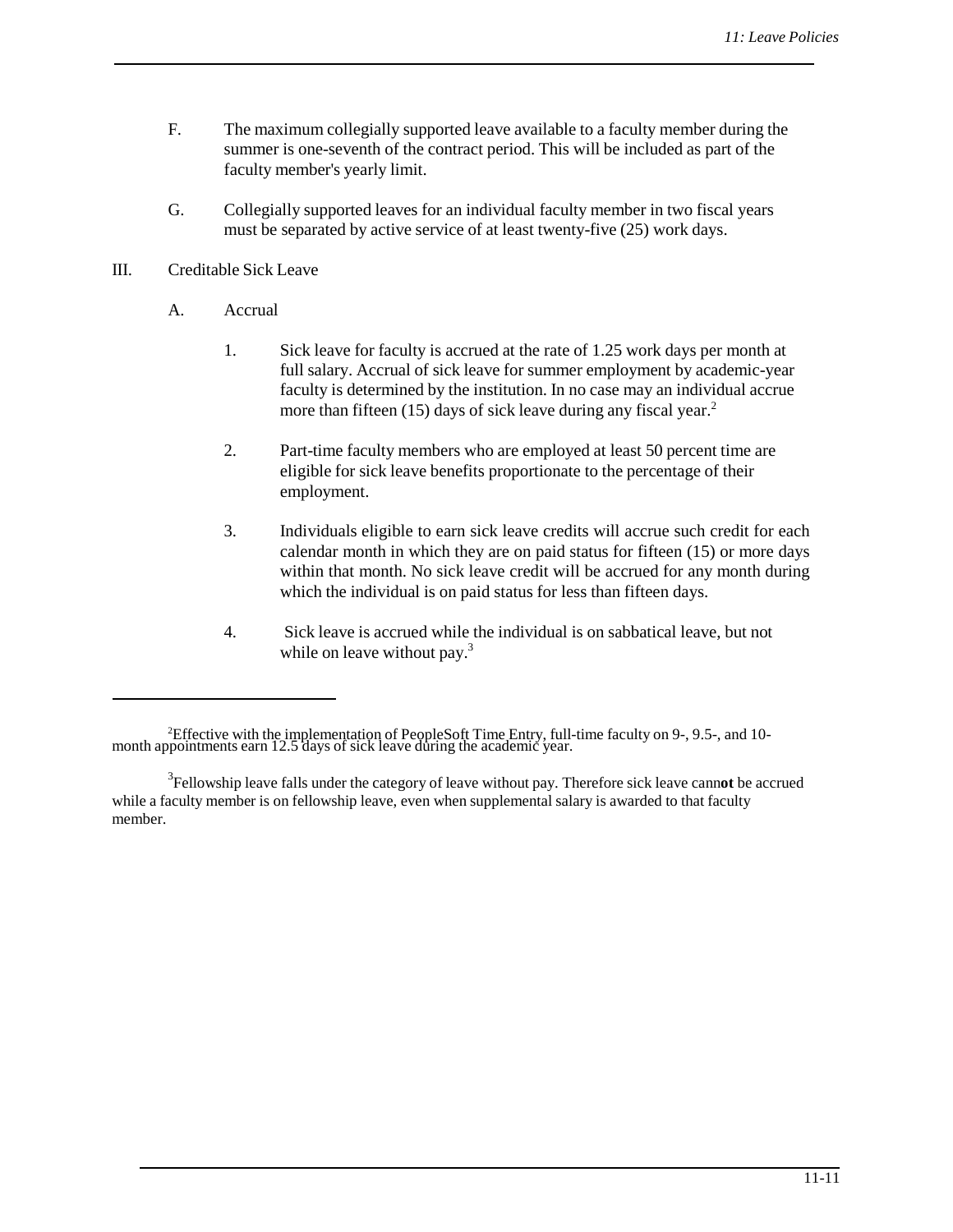- 5. A faculty member may be required to present appropriate diagnostic or medical evidence to support his or her sick leave.
- 6. When all accrued sick leave has been expended, the individual will be removed from salaried status, except in unusual circumstances as approved by the President. The institution will assist the faculty member in evaluating the options of disability retirement, regular retirement, or disability insurance if the health prognosis is unfavorable.
- 7. If there is a break in an individual's employment with the State of Maryland of less than three years, a sick leave balance will be restored. A leave of absence without pay is considered a break in employment. Sick leave balances may be brought to the University System from another State agency.
- <span id="page-11-0"></span>B. Sick Leave Creditable as a Retirement Benefit
	- 1. A maximum of 130 sick leave days could be creditable as a retirement benefit as of January 1, 1975. Since that date, there has been no limit on accumulation of sick leave. For individuals employed in former Board of Regents institutions, there may be additional sick leave in reserve which cannot be credited toward retirement.
	- 2. A faculty member who is receiving Maryland State Retirement System benefits does not accrue sick leave creditable as a retirement benefit. Faculty members who are members of the optional retirement plan provided through TIAA do not accrue sick leave creditable as a retirement benefit subsequent to the date of enrollment in the TIAA plan. Faculty members who receive approval for exemption from positive time reporting, as described in section IV.A below, do not accrue sick leave creditable as a retirement benefit.
	- 3. For faculty members enrolled in the Maryland State Retirement and Pension Systems, at the time of retirement unused creditable sick leave is applied toward the individual's retirement service credit. There will be no cash payment for accumulated sick leave at the termination of employment, nor may unused sick leave be used for early retirement. In the case of an individual who resigns after at least five years of employment, and who leaves contributions with the Maryland State retirement system, any unused creditable sick leave will be "vested"-- that is, it will be credited toward retirement benefits when the employee begins to draw benefits.
- IV. Reporting
	- A. Each faculty member, regardless of the source of funding or retirement system in which he or she is enrolled, who is employed at least 50 percent time, must complete monthly positive time reports and sign the fiscal year summary record unless an exemption has been requested by the individual and approved by the President. When an exemption is approved, the faculty member thereby waives all claims from that date forward to credit any unused sick leave toward retirement benefits. With the approval of the President, the faculty member may revoke his or her exemption,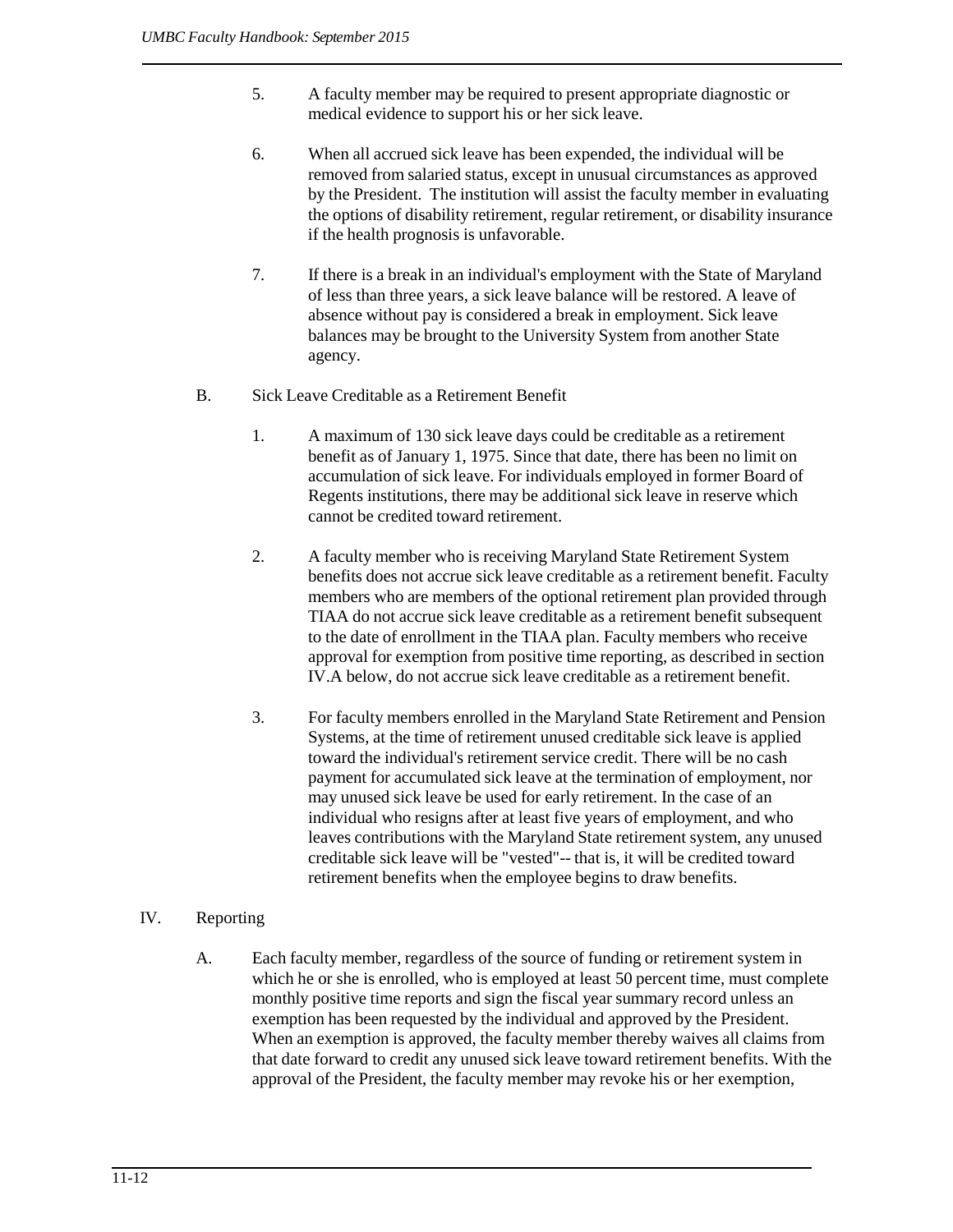and unused sick leave earned from the time of revocation forward will be credited toward retirement.

B. Each institution shall establish procedures for positive time reporting by faculty. The institution shall retain monthly time reports for each individual for five years, and shall retain summary records of these reports until the individual leaves employment.

## V. Accident Leave

- A. A faculty member who, in the actual performance of his or her duties, sustains an accidental personal injury that is otherwise compensable under the Maryland Worker's Compensation Law, shall be granted accident leave with full pay<sup>4</sup> if, after medical examination, a physician certifies that the injury or accident disables the employee. Accident leave is available only to those who are eligible for sick leave.
- B. Accident leave shall be granted from the date of the job-related injury until a physician certifies that the individual is healed and is physically able to return to work. The period of accident leave must be supported by a valid physician's certificate. In no event may accident leave be extended beyond one year from the date the accidental personal injury occurred.
- <span id="page-12-1"></span>C. Accident leave is not sick leave. An employee on accident leave status will continue to earn sick leave and annual leave credits. Holiday leave will be reported for scheduled holidays occurring during the period of accident leave.
- D. After the injured employee has used all available accident leave and does not elect to receive temporary total benefits, he or she may use other leave with pay, including sick leave, annual leave, compensatory leave, and holiday leave. If, after using all leave with pay, the individual does not elect to receive temporary total benefits, he or she may request the President to extend sick leave. After the use of all possible leave with pay, the individual shall be placed on leave of absence without pay.
- E. The injured employee shall not receive temporary total benefits under Worker's Compensation while receiving accident leave with full pay and shall not be paid any other leave benefits while on accident leave.
- F. Each institution shall establish procedures in accord with the System personnel policies and the Worker's Compensation law with regard to the: employee's notice of injury; physician's certification; responsible administrator's report; employee's claim; required medical examinations; granting of leave; and notification of the State Accident Fund.

<span id="page-12-0"></span><sup>&</sup>lt;sup>4</sup>Correspondence from the Department of Human Resources indicates that this provision of the USM policy is in error; faculty members on accident leave earn only 2/3 pay.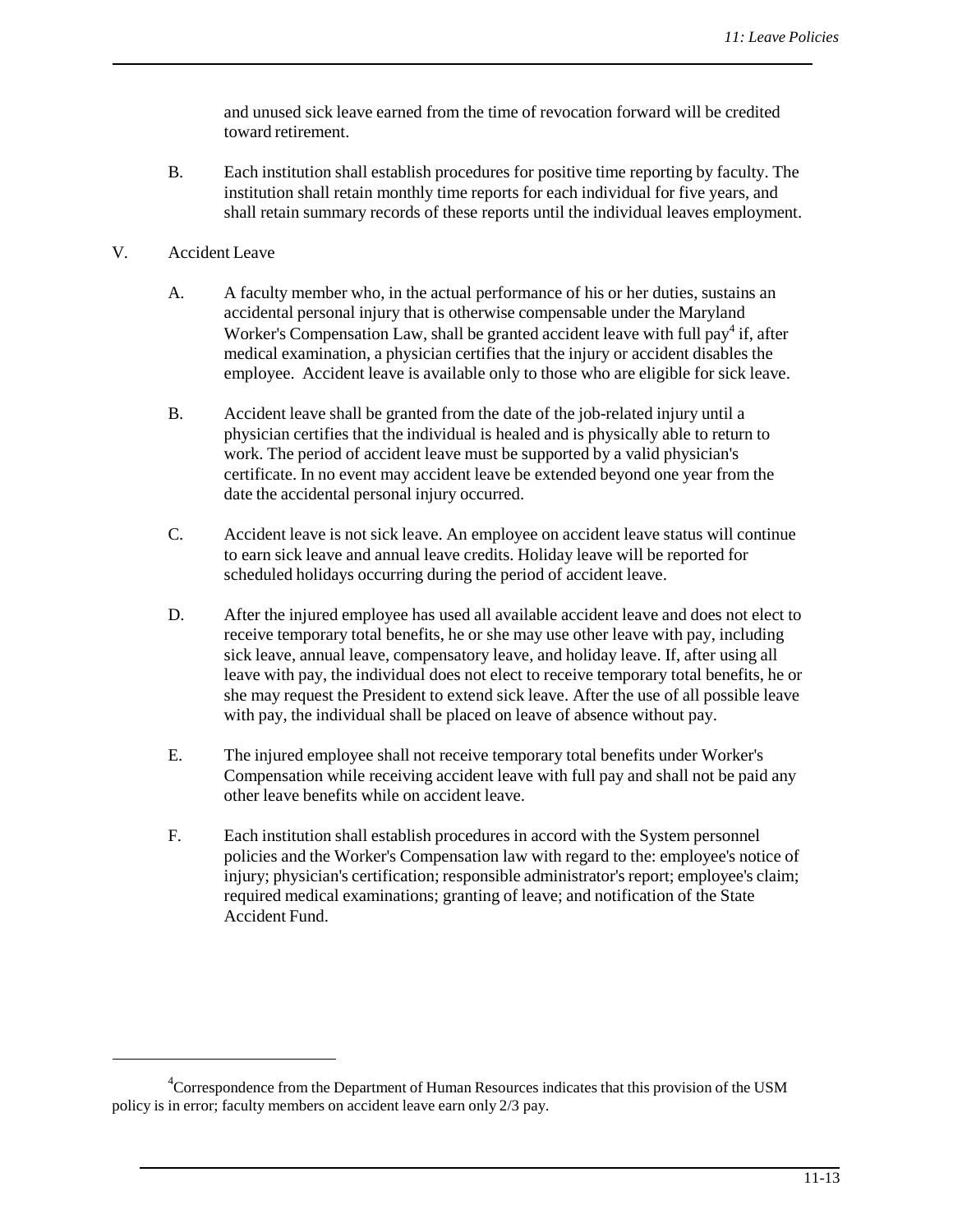## 11.7 POLICY ON ANNUAL LEAVE FOR FACULTY

(Board of Regents Policies and [Procedures](http://www.usmd.edu/regents/bylaws/SectionII/II240.html) II-2.40; Approved by the Board of Regents, January 11, 1990; Amended by the Board of Regents, December 9, 1994; Amended by the Board of Regents, February 9, 2001)

With modifications recommended by the Committee on Education Policy, 1/16/01

## I. FACULTY WITH CONTRACTS OF LESS THAN TWELVE MONTHS

- A. A faculty member serving on an academic-year contract of less than ten months is not entitled to paid annual leave.
- B. A full-time faculty member serving on a ten-month academic-year contract is entitled to fifteen calendar days of paid annual leave which shall be the last fifteen days of the ten-month contract period, unless otherwise designated at the time of appointment. Such paid annual leave time may not be carried forward into the next fiscal year.
- C. A part-time faculty member appointed on at least a 50% of full-time basis and serving on a ten-month academic-year contract is entitled to annual leave on a pro-rata basis. Such leave shall be taken as the final days of the ten-month contract period, unless otherwise designated at the time of appointment. Such paid annual leave time may not be carried forward into the next fiscal year.

#### II. FACULTY WITH TWELVE-MONTH (FISCAL-YEAR) CONTRACTS

- A. A full-time faculty member serving on a fiscal-year contract shall earn twenty-two (22) days of paid annual leave and three (3) days of paid personal leave per calendar year. Beginning with the twenty-first year of employment, a full-time faculty member serving on a fiscal-year contract shall earn twenty-five (25) days of paid annual leave and three (3) days of paid personal leave per calendar year.
- B. A part-time faculty member appointed on at least a 50% of full-time basis and serving on a fiscal-year contract shall earn, use, accrue, and be eligible for payment of annual and personal leave, on a pro-rata basis, on the same terms available to full-time fiscal-year faculty members.
- C. The time taken as paid annual leave shall have the concurrence of the supervisor.
- D. Annual leave may be accumulated, but only a maximum of fifty (50) work days may be carried forward into a new calendar year.
- E. At the end of each calendar year, a supervisor may, through appropriate channels, recommend to the institution's Chief Executive Officer or designee that a fiscal-year faculty member be paid for days of annual leave lost because of the denial of an annual-leave request. The supervisor's recommendation for payment for lost annual leave shall be accompanied by a written explanation of why the lost annual leave was not taken at another time during the calendar year. Payment is at the discretion of the chief executive officer or designee. It is also limited to unused annual leave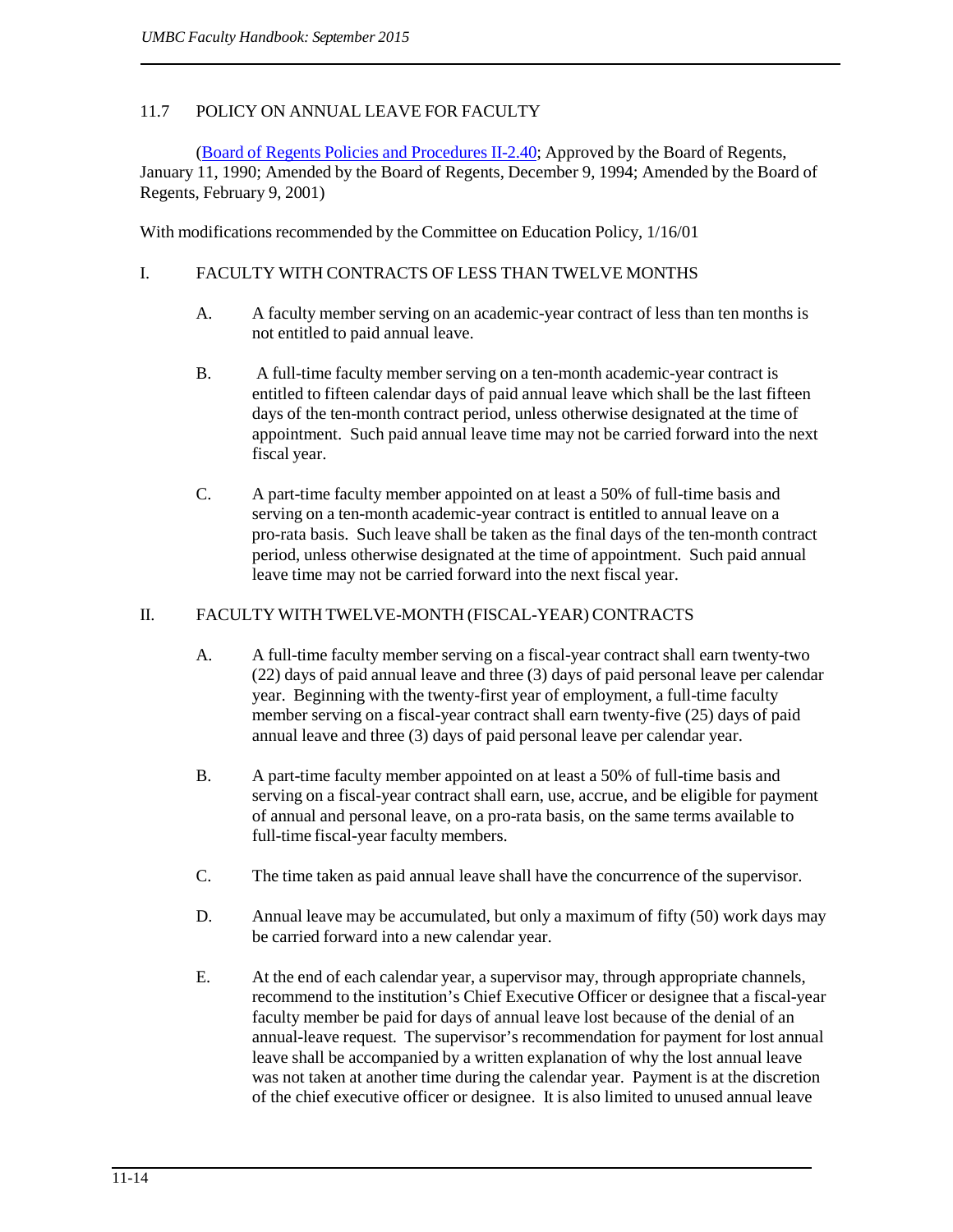that is in excess of the maximum accumulation and that is lost by the employee at the end of the calendar year.

- F. A fiscal-year faculty member transferring from one University System of Maryland institution to another shall be entitled to carry into the new position all unused annual leave accumulated at the time of transfer. Fiscal-year faculty members leaving the University System of Maryland to take another State position who are not entitled to transfer accumulated leave and fiscal-year faculty members leaving State service shall be compensated for all unused annual leave accumulated up to the date of resignation.
- G. Unused paid personal leave days may not be carried forward into the next calendar year and are not eligible for compensation upon termination.

# III. EXCEPTION FOR FISCAL-YEAR FACULTY FUNDED BY GRANTS AND **CONTRACTS**

For fiscal-year faculty members who are paid in whole or in part from contracts or grants, constituent institutions may limit the number of days of unused annual leave for which such employees may be paid upon leaving employment in the System. Any such limit shall be made a part of the employee's written employment contract.

## IV. IMPLEMENTATIONPROCEDURES

- A. Each Chief Executive Officer or his/her designee shall develop procedures as necessary to implement this policy and shall forward a copy to the Chancellor.
- B. Beginning in Spring, 2002, and continuing for three years, the Chancellor shall report annually to the Board of Regents, through its Committee on Education Policy, on the total cost of approved compensation for denied annual leave to faculty and exempt staff in the USM, by institution and employee category.

## 11.8 UMBC IMPLEMENTATION PROCEDURES FOR THE POLICY ENABLING TWELVE-MONTH FACULTY TO ACCUMULATE ANNUAL LEAVE

(Adopted by UMBC Faculty Senate, February 11, 1992. Section headings and paragraph style adapted to the format of this *Handbook*.)

4. Faculty members, who for the purpose of this policy include those holding faculty rank, plus Faculty Research Assistants and Associates serving on twelve-month contracts in line positions, are entitled to earn annual leave days, regardless of the salary fund source within this class. Full-time faculty are entitled to  $22<sup>5</sup>$  annual leave days during the calendar year, which accrue at a rate of 1.83 days per month. For faculty members whose permanent appointments are between 50% and full-time, the accrual rate is proportionate to their percent of full-time service. Unless otherwise designated at the time of appointment, faculty members are expected to use their

 ${}^{5}$ Beginning with the 21<sup>st</sup> year of service, 25 annual leave days are earned during the calendar year. See [Section](http://provost.umbc.edu/faculty-handbook/) 11.6 above.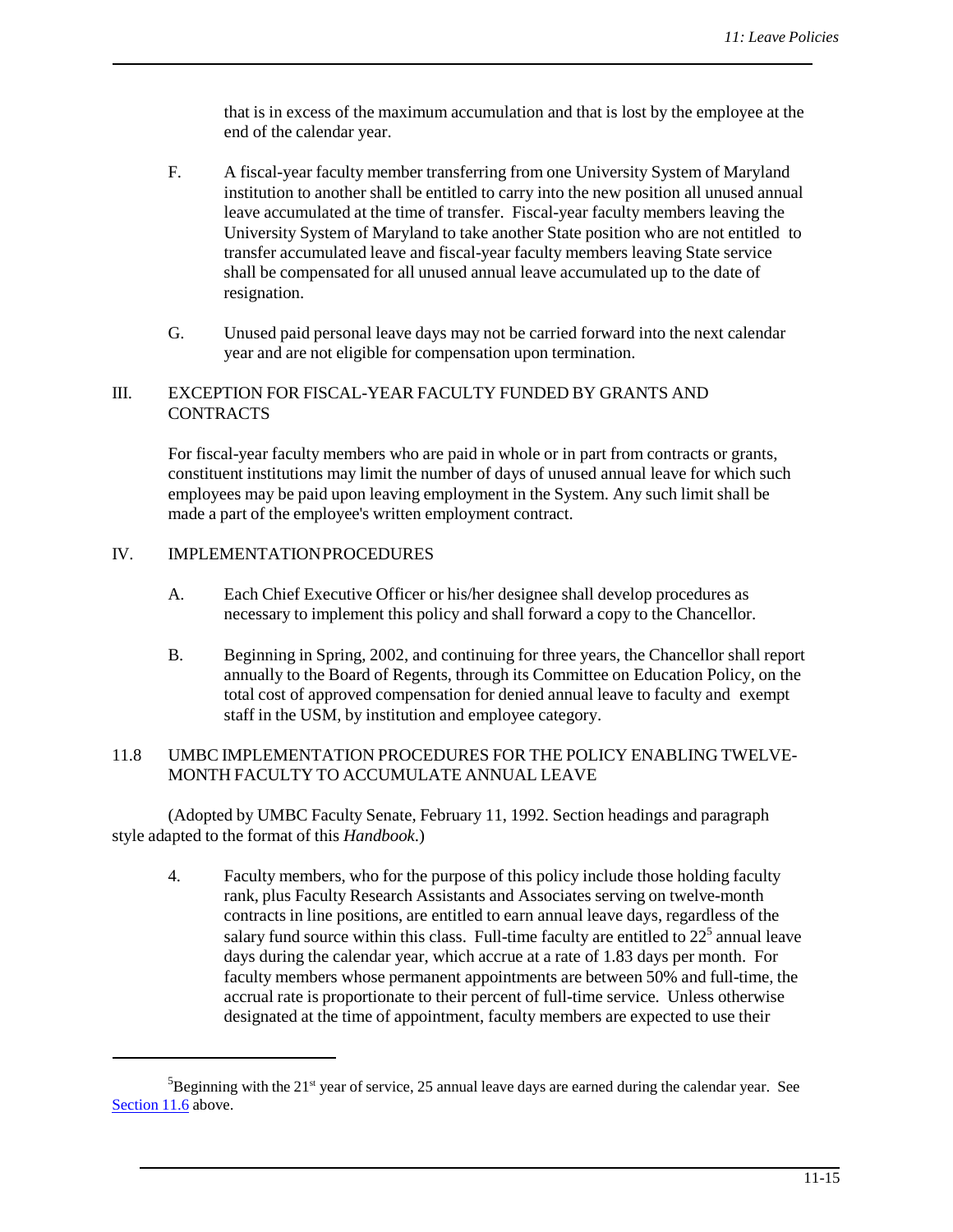<span id="page-15-0"></span>annual leave during the calendar year in which it is earned, and within their appointment during the appointment period. The days of annual leave can be forward funded within the calendar year, permitting, for example, twelve-month faculty who have teaching duties to take up to 22 days of annual leave in the summer.

- 5. Faculty with administrative responsibilities must insure these responsibilities will be met during all periods of annual leave usage. Twelve-month faculty members in this situation will notify the dean or other appropriate supervisory officer in writing of the time they wish to take annual leave and the manner in which the duties of their position will be covered during their absence. Such notification will suffice for the concurrence required in the Regents Policy.
- 6. A request to carry over unused annual leave from one calendar year to another must be made in writing through the department chair if appropriate, and to the respective dean, not less than three (3) months prior to the end of the calendar year in which the leave was earned. Such a request must be accompanied by adequate justification and an indication of when the carry-over leave will be taken, and it must specify the number of unused days to be carried forward. Permission to carry over unused annual leave will be granted on a case by case basis only in extraordinary circumstances. Time records must be available to verify leave earnings and usage. Documentation must also be available to verify circumstances which may have caused annual leave to be unused. The maximum leave that may be carried forward into a new calendar year is 45 days.<sup>6</sup>
- 7. Faculty members who have unused accumulated annual leave at the time of permanent separation from the University System may be paid the pro rata salary equal to the unused leave days. The payment would be for the leave earned but not used during the current calendar year (unless an exception had been approved under the procedure outlined in ¶ 3. above, in which case payment would also be made for approved carry-over accumulated leave). Duty records documenting unused leave, and written approval in accordance with ¶ 3. above, if applicable, must be available for audit in the faculty member's academic department at the time of separation in order to qualify for payment.

# 11.9 POLICY ON FAMILY AND MEDICAL LEAVE FOR FACULTY

(Board of Regents Policies and [Procedures](http://www.usmd.edu/Leadership/BoardOfRegents/Bylaws/SectionII/II231.html) II-2.31; Approved by the Board of Regents, October 6, 1995)

I. Purpose and Applicability

The purpose of this policy is to implement the Family and Medical Leave Act of 1993 (FMLA), P.L. 103-3. This policy applies to all eligible faculty of the University System of Maryland (USM) who are covered by the provisions of USM BOR Policy II-1.00 on Appointment, Rank, and Tenure of Faculty. Under certain circumstances it is the policy of

 ${}^{6}$ The number of days of annual leave that can be carried over has been increased to 50. See **[Section](http://provost.umbc.edu/faculty-handbook/)** [11.6](http://provost.umbc.edu/faculty-handbook/) above.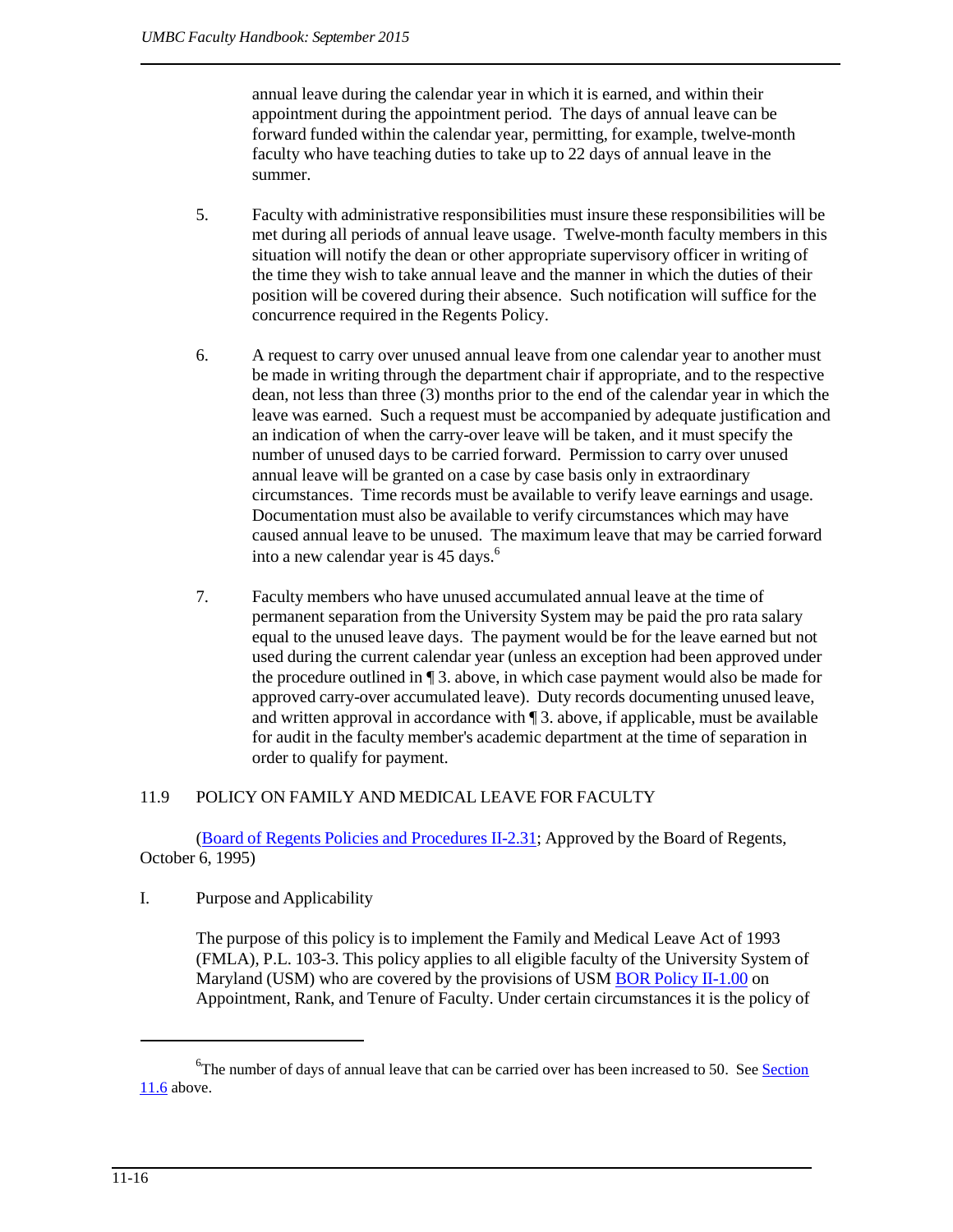the USM to provide a faculty member with up to a maximum of twelve (12) weeks of unpaid leave during a twelve (12) month period for certain family and certain serious health condition reasons.

II. Terms and Definitions

The following terms and definitions shall apply for purposes of this policy:

- A. Accrued Leave: Earned and unused annual, holiday, sick, and personal leave.
- B. Alternative Position: A position to which a faculty member may be temporarily reassigned during a period of intermittent F&M leave and/or reduced schedule. The alternative position shall have the same benefits and pay as the position from which the faculty member was reassigned.
- C. Care: "to take care of" or "to care for". The term care is intended to be read broadly to include both physical and psychological care. The language applies to the period of inpatient care and home care as well.
- D. Child: A person who is the son or daughter of a faculty member and who is under eighteen (18) years of age; or, eighteen (l8) years of age or older and incapable of self-care because of a mental or physical disability during the period of the serious illness. The son(s) and/or daughter(s) may be the biological, adopted, step or foster child(ren) of the faculty member. A child is also someone who is the legal ward of the faculty member or someone for whom the faculty member has provided sufficient, notarized affidavit(s) and proof of financial dependence that he/she is standing in loco parentis.
- E. Faculty Member: An employee who is covered under the provisions of USM BOR Policy II-1.00 on Appointment, Rank, and Tenure of Faculty and (1) whose date of hire is 12 months prior to the date of the requested leave, and (2) whose employment during the twelve months preceding the leave request was at least 50 percent or greater of full-time under a 9.5 month or longer contract, or who has been employed for at least twelve months (which need not be consecutive) and has worked at least 1,040 hours during the twelve months preceding the leave request.
- F. Equivalent Position: A position at the institution to which a faculty member shall be restored upon the completion of the F&M leave. The equivalent position shall have the same benefits, pay, and other terms and conditions of employment as the position from which the faculty member took leave.
- G. Health Care Providers: Are doctors of medicine or osteopathy, podiatrists, dentists, clinical psychologists, optometrists, chiropractors (limited to treatment consisting of manual manipulation of the spine to correct a subluxation as demonstrated by x-ray to exist), nurse practitioners and nurse midwives, as authorized to practice by the State of Maryland; and Christian Science Practitioners listed with the First Church of Christ Scientist in Boston.
- H. Immediate Family Member: Is the faculty member's parent(s), spouse, or child(ren), or legal wards.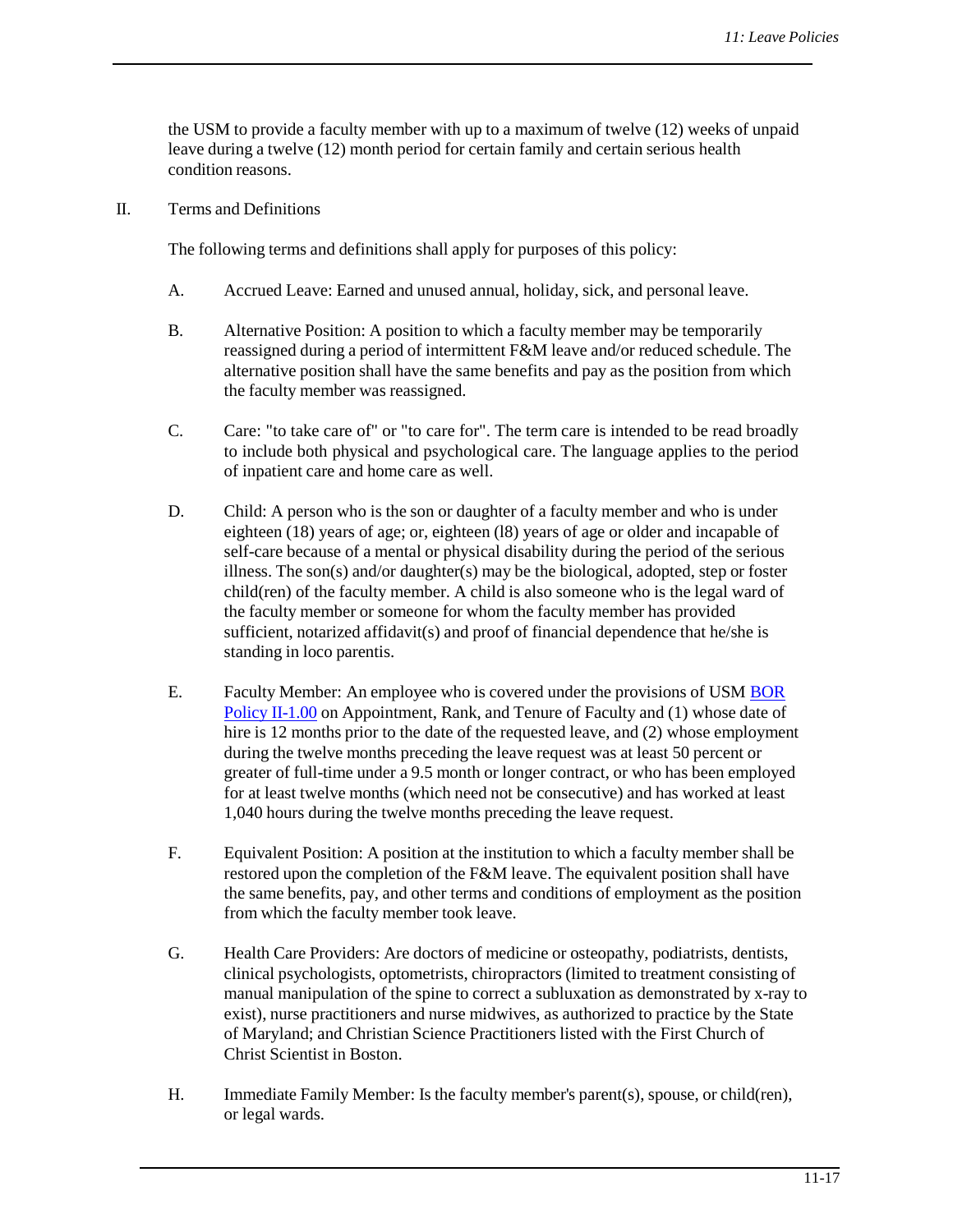- I. In Loco Parentis: "In the place of a parent; instead of a parent; charged, factitiously, with a parent's rights, duties and responsibilities." Any eligible faculty member claiming an in loco parentis relationship with a child, or any eligible faculty member claiming to be the child of an in loco parentis relationship may be requested to provide documentation of such relationship.
- J. Institution: Is the employing USM institution -- the USM institution from which the faculty member is taking leave.
- K. Parent: Is the faculty member's biological, adoptive, step or foster mother or father, or someone who stood in loco parentis to the faculty member when the faculty member was a child.
- L. Restoration: As used within the FMLA and used within this policy, restoration is an institutional guarantee that at the conclusion of the F&M leave the faculty member will be returned either to the same position from which he/she took leave, or to an equivalent faculty position.
- M. Serious Health Condition: Is an illness, injury, impairment, or physical or mental condition that involves inpatient care in a hospital, hospice, or residential medical care facility, or home care, or continuing treatment by a health care provider. A serious health condition is also intended to cover conditions or illnesses that affect the faculty member's health or the health of the faculty member's immediate family to the extent that the family member is in the hospital or other health care facility or at home and unable to care for his/her own basic hygienic or nutritional needs or safety such that the faculty member must be absent from work on a regular and recurring basis for more than a few days for treatment or recovery. With respect to the faculty member, a serious health condition means that the faculty member must be incapacitated from performing the essential functions of his/her position.

Examples of serious health conditions applicable to the faculty member or the faculty member's immediate family member include, but are not limited to: heart conditions requiring heart bypass or valve operations; most types of cancer; back conditions requiring extensive therapy or surgical procedures; severe respiratory conditions; appendicitis; emphysema; spinal injuries; pneumonia; severe arthritis; severe nervous disorders; injuries caused by serious accidents; ongoing pregnancy, miscarriages, complications or illnesses related to pregnancy, such as severe morning sickness, the need for prenatal care, childbirth, and recovery from childbirth.

Additional examples are a faculty member or immediate family member whose daily living activities are impaired by such conditions as Alzheimer's disease, stroke, or clinical depression, who is recovering from major surgery, or who is in the final stages of a terminal illness.

- N. Spouse: The person to whom the faculty member is legally married -- a husband or a wife.
- III. Reasons for Leave
	- A. A faculty member is entitled to take F&M leave for the following reasons: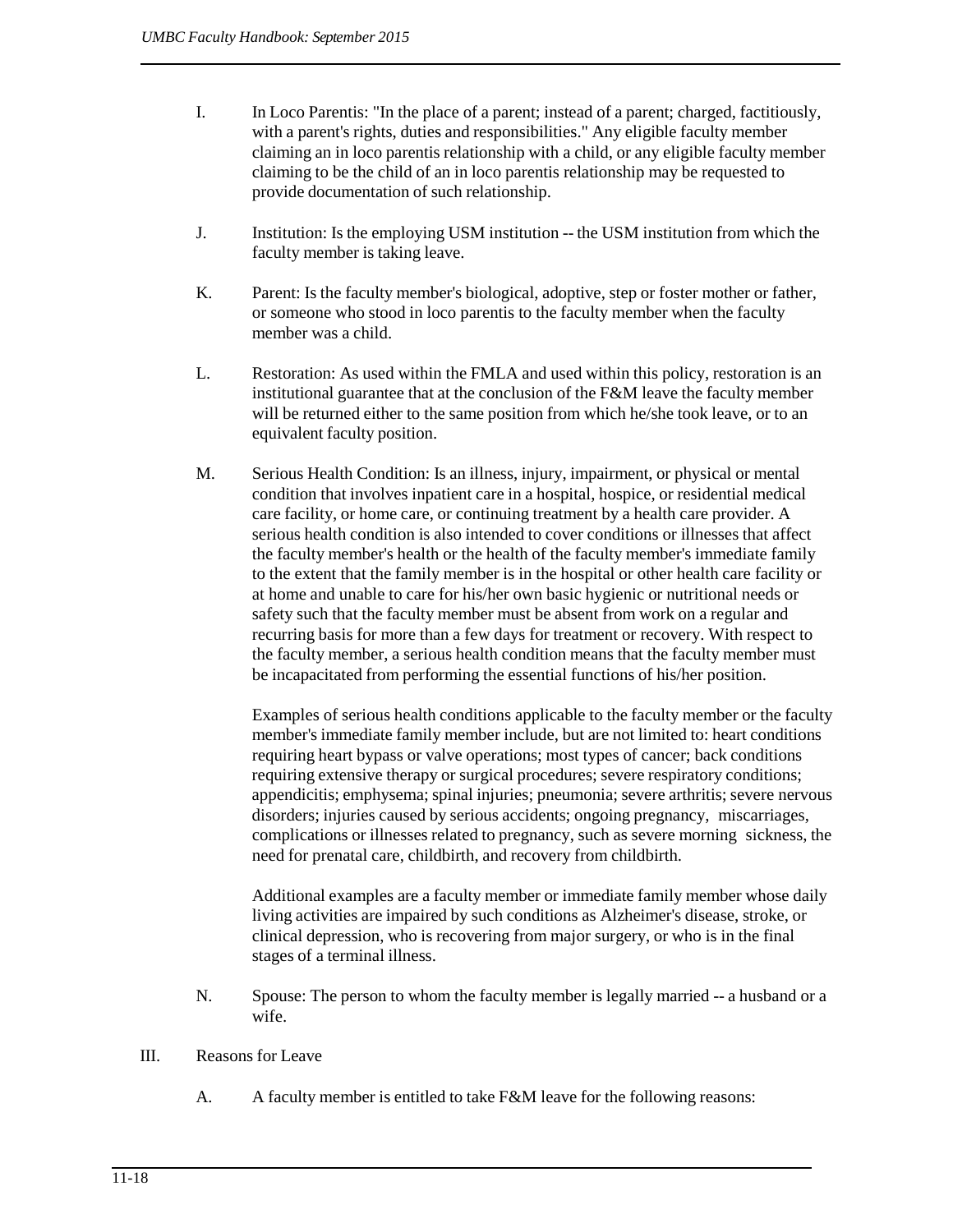- the birth of the faculty member's child,
- the placement of <sup>a</sup> child with the faculty member for adoption or foster care,
- the need to take care of the faculty member's child within <sup>a</sup> twelve (12) month period from birth or placement,
- the need to take care of the faculty member's immediate family member who has a serious health condition, and
- the serious health condition of the faculty member.
- B. F&M leave is not intended to cover minor illnesses that last only a few days and short term medical and/or surgical procedures that typically do not involve hospitalization and require only a brief recovery period such as these that are normally handled through non-creditable and earned sick leave. (See USM [BOR](http://www.usmd.edu/Leadership/BoardOfRegents/Bylaws/SectionII/II230.html)  [II-2.30\)](http://www.usmd.edu/Leadership/BoardOfRegents/Bylaws/SectionII/II230.html).
- C. Additionally, requests for leave to take care of the employee's school-age child under the age of fourteen (14) during school vacations may be granted to the extent that the leave does not create a hardship with respect to the operational needs and work schedules of the applicable institutional unit.

## IV. F&M Leave Entitlement

- A. A faculty member is entitled to a maximum of twelve (12) work weeks (60 days) of F&M leave within a calendar year. F&M leave can be taken continuously or, under certain circumstances, on a reduced F&M leave schedule, or intermittently over the course of a calendar year. F&M leave entitlement shall not be carried over from calendar year to calendar year.
- B. The actual F&M leave entitlement shall be integrated with the amount of other leave taken for F&M-related reasons during the calendar year within which the F&M leave is to begin.
- C. A faculty member who regularly works full time is entitled to a maximum of twelve (12) work weeks (60 days) of F&M leave per calendar year. A faculty member who works less than full time is entitled to a pro rata share of the twelve (12) week/sixty (60) day maximum.
- D. The spouse of a faculty member employed by the USM shall be entitled to a separate, individual, maximum family and medical leave eligibility amount. The amount of leave for which one spouse may be eligible, or the amount of leave used by one spouse shall not limit or enhance the leave amount or the leave usage of the other spouse. Spouses shall be entitled to take leave simultaneously or in succession and in any portion of their respective individual maximum for reasons of a serious health condition of the faculty member and for the serious health condition of the faculty member's immediate family members. Requests for simultaneous F&M leave by spouses employed by the same institutional unit may be granted for reasons of childbirth, placement with the faculty member of a child for adoption or foster care, or care for a newborn child, to the extent that simultaneous leaves do not substantially disrupt the academic program or unit of which the faculty members are a part.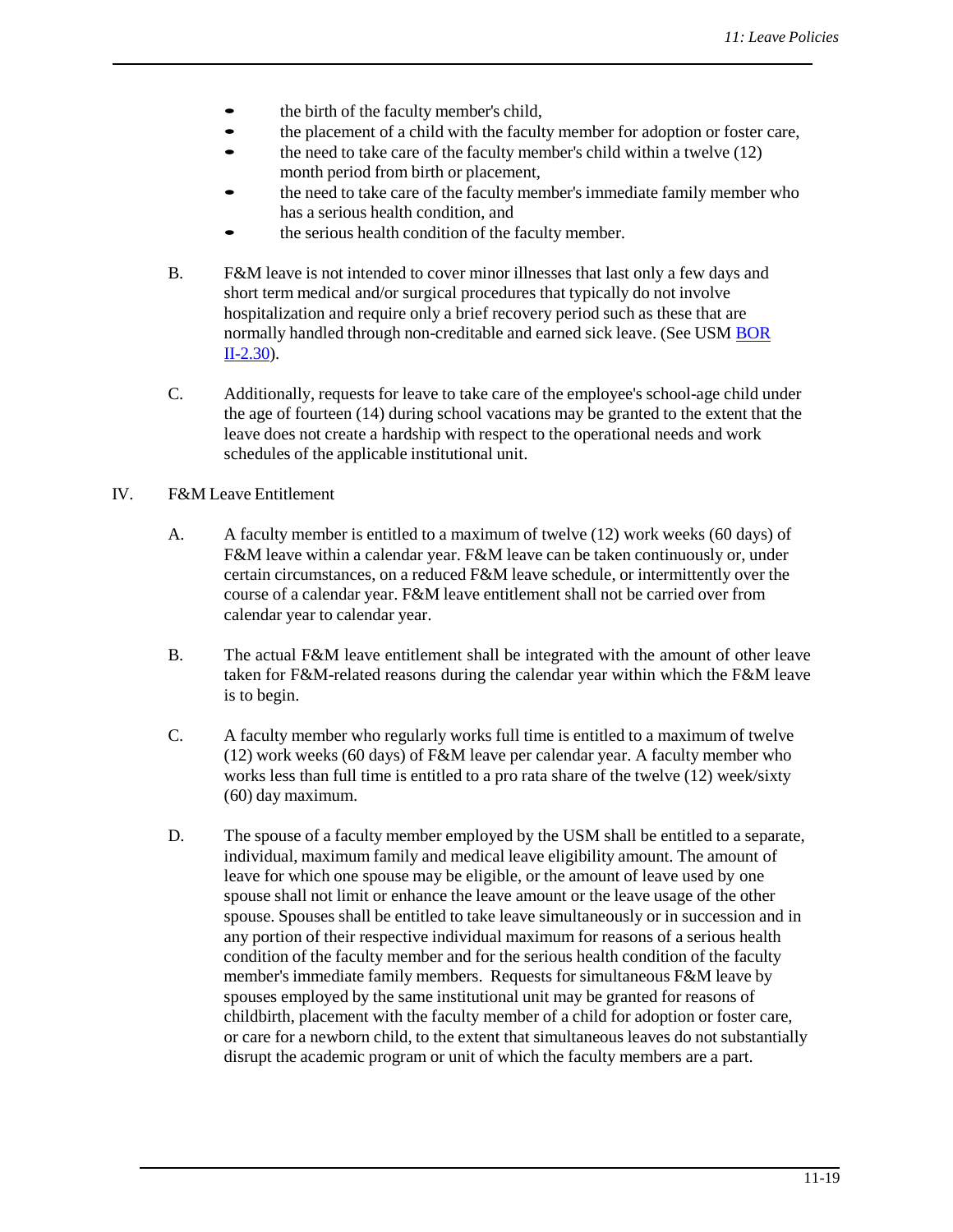V. Integration of Other Leave Taken with F&M Leave Entitlement

Actual F&M leave entitlement shall be based on the faculty member's use of other leave during the calendar year within which the F&M leave begins. The faculty member's use of the following types of leave shall be deducted from the actual F&M leave entitlement:

- Any prior F&M leave taken within the applicable year, including accrued paid leave and noncreditable leave substituted for F&M leave
- Accident leave used within the applicable year
- Any type of unpaid leave for reasons related to family and medical circumstances taken within the applicable year.
- VI. Compensation During Leave

F&M leave is an unpaid leave. However, based upon either the election of the faculty member or the requirement of the Chief Executive Officer or designee and in accordance with USM's and the institution's existing leave procedures, accrued paid leave and noncreditable leave used for purposes that qualify under FMLA shall be substituted for all or any part of the F&M leave.

- VII. Status of Benefits While on Family and Medical Leave
	- A. A faculty member who is granted an approved F&M leave under this policy shall continue to be eligible for all employment benefits that he/she enjoyed immediately prior to the F&M leave.
	- B. An faculty member on F&M leave for reasons noted in Section III. A. may elect to continue employer-subsidized health care benefits during the period of leave. The Chief Executive Officer or designee shall provide advance written notice to the faculty member of the terms and conditions under which premium payments are to be made by the faculty member. The subsidy shall cease if a faculty member gives notice that he/she no longer wishes to return to work. The institution shall recover its share of health premiums during unpaid F&M leave if the faculty member fails to return to work, or returns to work but fails to stay thirty (30) calendar days, unless the reason for not returning or staying is due to the continuation, recurrence or onset of a serious health condition or other circumstances beyond the faculty member's control.
	- C. Except as noted in Section IX, Job Protection, upon return from leave a faculty member shall be restored with all the rights, benefits and privileges enjoyed prior to the leave.
	- D. While on any unpaid portion of a F&M leave, a faculty member shall not earn or accrue any additional leave.
	- E. A faculty member may elect to purchase service credit at the time of retirement for prior leaves without pay that are qualified by the Maryland State Retirement and Pension Systems. Upon approval of a leave without pay, a faculty member shall follow the institution procedure to assure that this option may be exercised.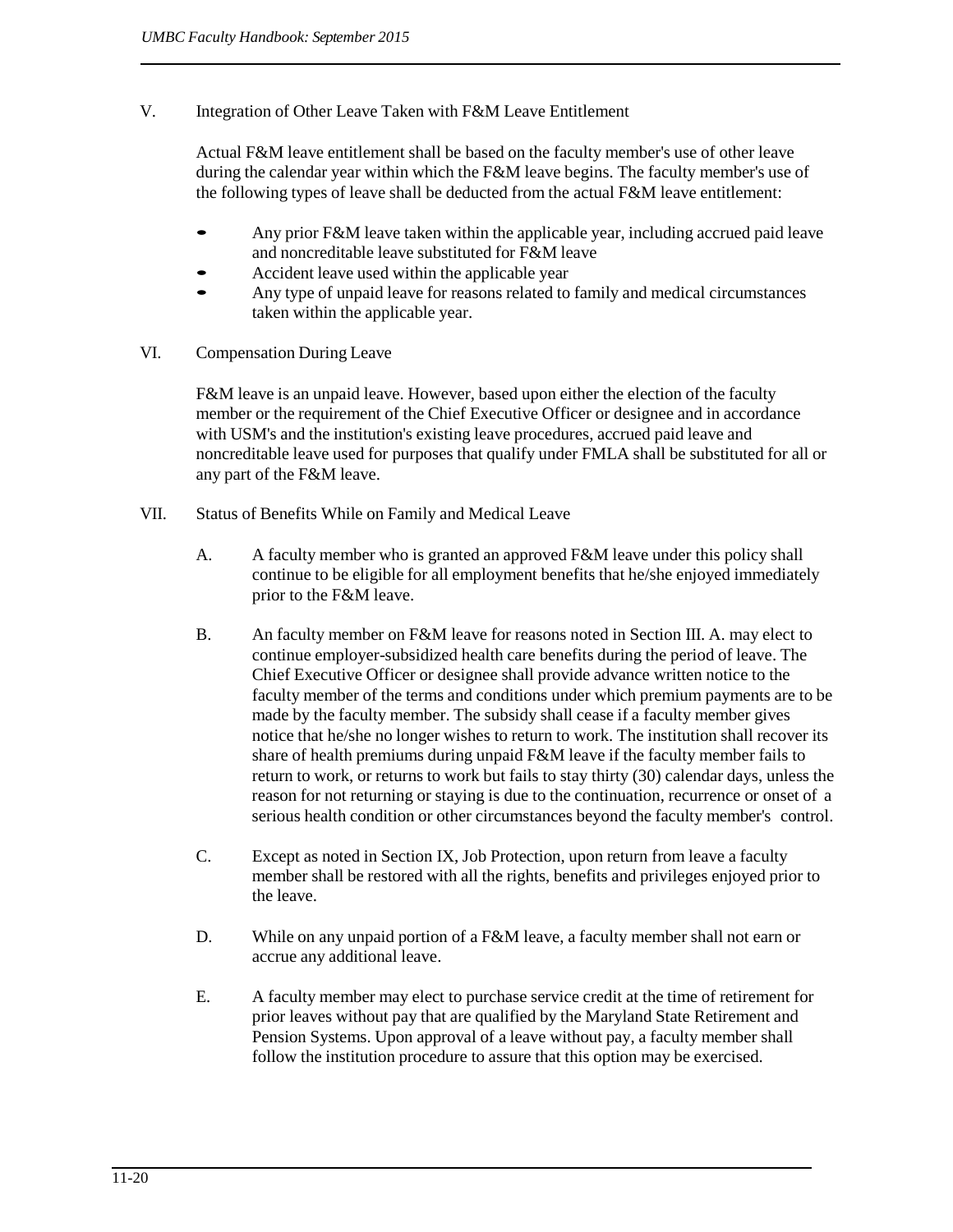#### VIII. Notice of F&M Leave

Regardless of the reason for the F&M leave a faculty member shall give at least thirty (30) calendar days notice and provide the appropriate medical certification or legal certification of adoption or foster child placement, before taking a F&M leave. When the need for leave is not foreseeable, a faculty member shall give notice as soon as practicable but no less than two (2) working days of learning of the need for leave. If this is not possible due to a medical emergency, then the faculty member or the faculty member's designee shall give written notice and provide the appropriate certification as soon as practicable.

#### IX. Job Protection

- A. A tenure-track faculty member whose leave under the sick leave or FMLA leave policies totals at least one semester or six continuous months may request through his or her department chair or appropriate appointing authority that the mandatory tenure review be postponed. The request shall be forwarded through the faculty member's dean, for recommendation, to the chief academic officer of the institution for decision.
- B. Except as provided in IX. C., D., and E., and F., a faculty member returning to work at the conclusion of a F&M leave shall be restored to his/her former position with the pay, benefits and terms and conditions of employment that he/she enjoyed immediately prior to the F&M leave.
- C. A faculty member is not entitled to restoration if the Chief Executive Officer or designee determines that the faculty member had been hired for a specific term or only to perform work on a specific project defined in writing and the term or project is over and the institution would not otherwise have continued to employ the faculty member.
- D. If at any point prior to or during the F&M leave the Chief Executive Officer or designee determines that the faculty member's former position cannot be held available for the duration of the leave, the Chief Executive Officer or designee, at the conclusion of the leave, shall restore the faculty member to an equivalent position.

If the determination of an inability to hold the former position occurs after the F&M leave begins, the Chief Executive Officer or designee shall immediately notify the faculty member in writing of details associated with the decision and the details of the equivalent position to which the employee will be restored. The faculty member shall have the right to return within fifteen (15) working days from receipt of such notice to keep his/her former position.

- E. If there are reductions in the work force while the faculty member is on F&M leave and he/she would have lost his/her position under the institution's retrenchment policy(ies) had he/she not been on leave, there is no obligation to restore the faculty member to his/her former or equivalent position.
- F. A faculty member shall be restored consistent with current, applicable, appropriate pay, benefits and other terms and conditions of employment.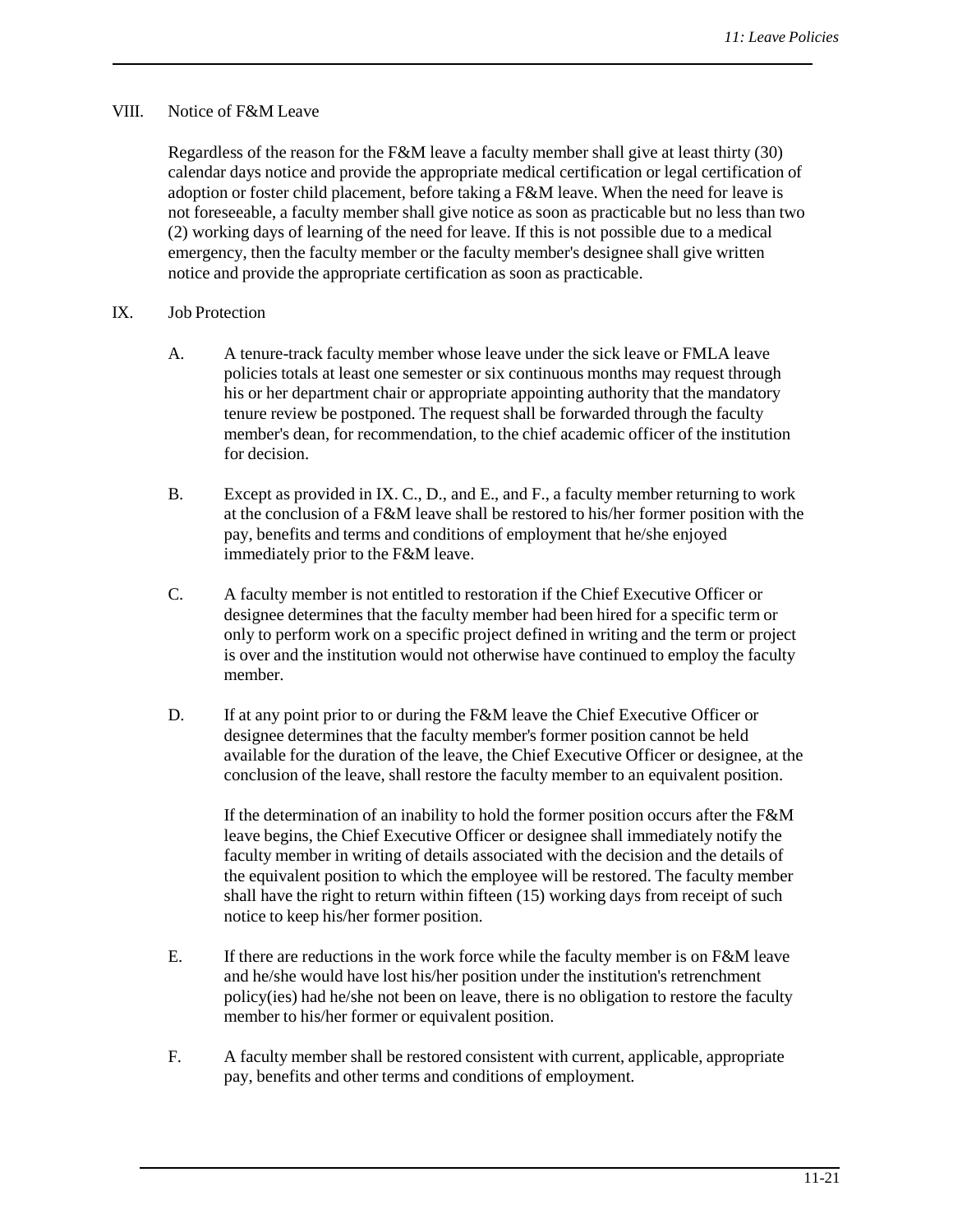## X. Medical Certification

- A. For leaves related to serious health conditions and to childbirth, the faculty member shall provide medical certification(s) from the faculty member's or family member's health care provider. The faculty member shall have fifteen (15) calendar days to obtain the medical certification unless not practicable to do so despite the faculty member's diligent good faith efforts. Such certification shall include but not be limited to:
	- A statement of medical facts meeting the criteria for "serious health" condition,"
	- Date condition commenced,
	- Regimen of treatment to be prescribed,
	- The duration of absence from work,
	- In the case of the faculty member's serious health condition, certification that the faculty member is unable to perform the essential functions of his/her position and prognosis of the faculty member's ability to return to his/her position,
	- In the case of the faculty member's need to care for a seriously ill family member, certification of the necessity for and duration of the faculty member's presence; of the requirements of inpatient care; and of assistance for basic needs, safety and transportation,
	- Title and original signature of an accredited, licensed or certified medical provider.
- B. The Chief Executive Officer or designee may require a second medical opinion at the institution's expense. In the case of conflicting opinions, the opinion of a third health care provider, agreed upon by both faculty member and the Chief Executive Officer or designee and obtained at the institution's expense, shall be final. The second and third opinions shall not be provided by individuals who are employed on a regular basis by the institution.
- C. The Chief Executive Officer or designee may require reasonable recertification as the F&M leave continues, and may require a faculty member to provide periodic progress reports as to the serious health condition for which he/she is taking leave and the faculty member's ability to return to work at the end of the leave. Recertification shall not be requested more often than every thirty (30) calendar days unless the faculty member requests an extension of F&M leave, changed circumstances occur during the illness or injury, or the institution receives information that casts doubt upon the continuing validity of the most recent certification.
- D. Consistent with FMLA and other applicable laws, all medical-related documentation will be kept confidential and maintained in a file separate from the faculty official institutional personnel file.

#### XI. Intermittent or Reduced Leave

A. In the case of a documented medical necessity, a faculty member shall be entitled to intermittent leave and/or a reduced schedule that reduces regular hours per workday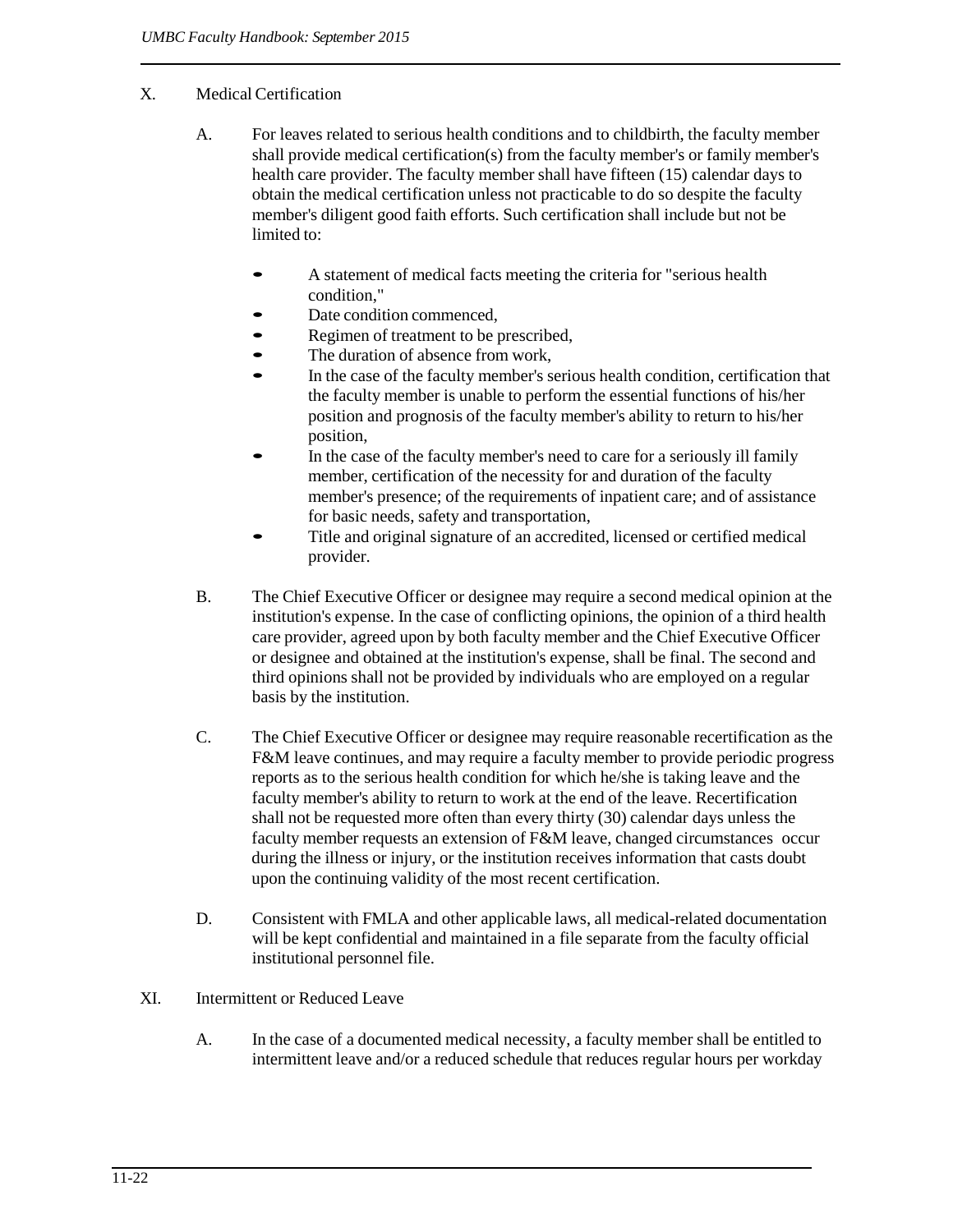or workweek for purposes of the faculty member's or the immediate family member's serious health condition. The faculty member shall attempt to schedule intermittent leave or leave on a reduced schedule so as not to substantially disrupt the academic program or unit of which the faculty member is a part.

- B. A faculty member may be granted leave that reduces regular hours per workday or workweek for reasons of childbirth, placement with the faculty member of a child for adoption or foster care, or care for a newborn child to the extent that the intermittent or reduced leave does not represent an undue hardship on the academic program or unit of which the faculty member is a part.
- C. The Chief Executive Officer or designee may temporarily reassign a faculty member on intermittent or reduced F&M leave to an alternative position that better accommodates reduced or intermittent periods of leave.
- XII. Scheduling of Treatment In Instances of Serious Health Conditions
	- A. In instances of the serious health condition of a family member or of the faculty member himself or herself, and in keeping with the requirements of the appropriate health care provider, the faculty member shall make reasonable efforts to schedule any medical treatments so as not to substantially disrupt the academic program or unit of which the faculty member is a part.
	- B. During the course of the treatment and as the Chief Executive Officer or designee deem appropriate, the faculty member may be requested to provide certification from the appropriate health care provider of the unavailability of treatment during nonworking time, or at times that are less disruptive to the academic program or unit of which the faculty member is a part.
- XIII. Providing Information About F&M Leave

Regardless of the reason for the leave, a faculty member shall provide complete, accurate and timely information related to a request for, continuation of, modification(s) to, and return from a F&M leave.

XIV. Early Return from Leave

A faculty member interested in returning to work from a F&M leave prior to the agreed upon end of the leave date shall provide the Chief Executive Officer or designee with a written request at least seven (7) calendar days prior to the date on which the faculty member is interested in returning. The Chief Executive Officer or designee shall make a good faith effort to restore the faculty member to his/her former or an equivalent position as soon as possible but no later than thirty (30) calendar days after receipt of the request.

XV. Extensions of Leave

A faculty member may extend the date of return from a F&M leave to the extent that they have F&M leave entitlement available. A request for an extension of F&M leave shall be considered under this policy as if it was an initial request.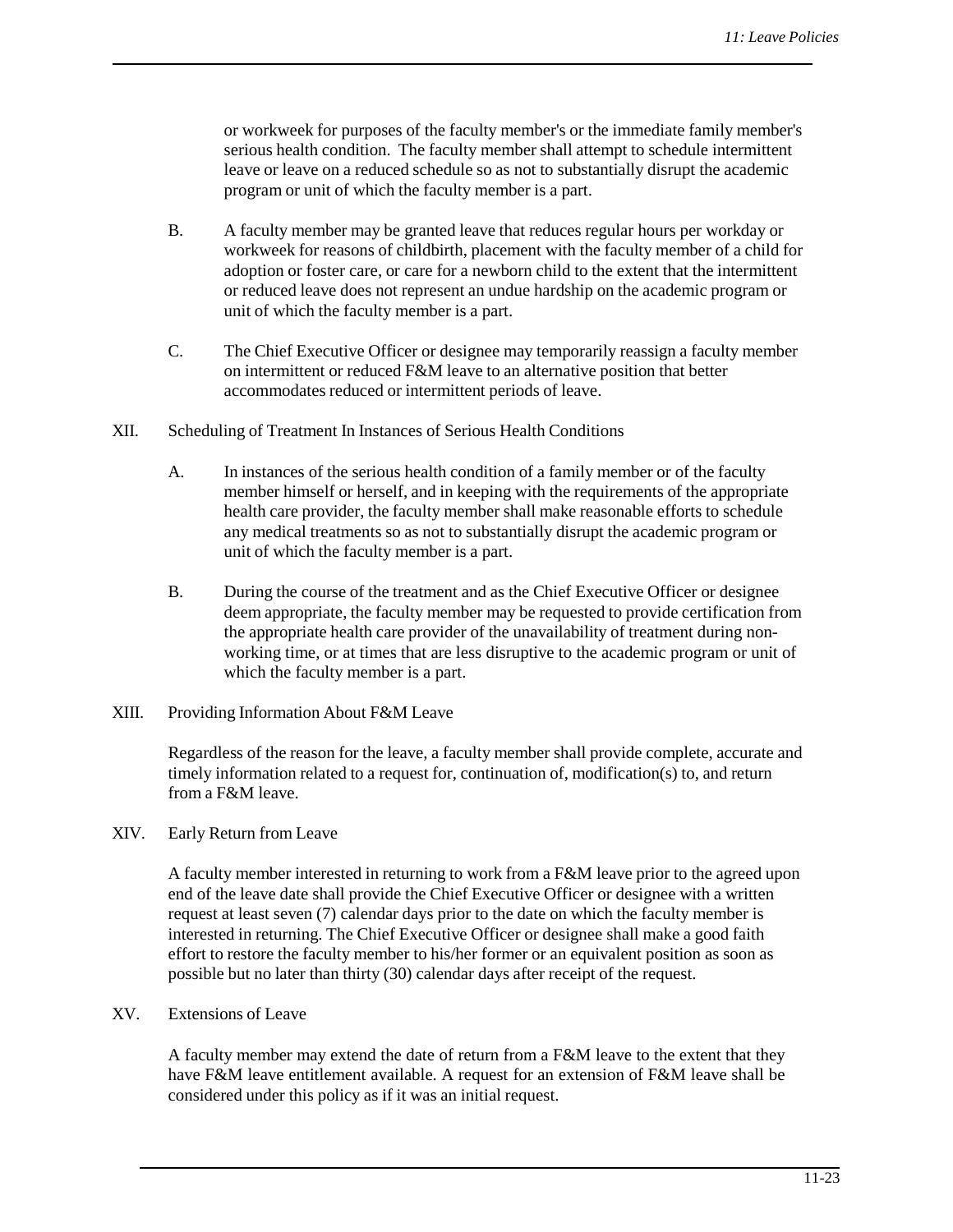### XVI. Failure to Return from Leave

- A. A faculty member who will not be returning to the institution at the conclusion of a leave shall so notify the Chief Executive Officer or designee in writing as soon as practicable. The Chief Executive Officer or designee may request certification of reasons for the faculty member's failure to return to work. In the absence of written notification, failure to return from leave shall be interpreted as a resignation.
- B. If applicable, any benefit entitlement based upon length of service shall be calculated as of the faculty member's last paid day.
- C. Employer costs of any payments made to maintain the faculty member's benefit coverage when on unpaid F&M leave shall be recovered if a faculty member fails to return to work as described in Section VII.B.
- XVII. Abuse of F&M Leave

The Chief Executive Officer or designee shall review, investigate and resolve suspected cases of bad faith, fraud or abuse of the F&M leave program. Cases of bad faith, falsification of documents, or fraudulent information related to the F&M leave provided to the institution, or other abuses of the F&M leave program, may result in but are not limited to: revocation of the leave, refusal to restore, recovery of institutional costs for paid-time leave and insurance benefits premiums, and disciplinary action up to and including termination.

XVIII. Implementation Procedures

Each Chief Executive Officer shall identify his/her designee(s), if appropriate, for this policy; shall develop procedures as necessary, for the posting, record-keeping and implementation of this policy; shall communicate this policy and applicable procedures to faculty members of his/her USM institution; and shall forward a copy of such designations and implementation procedures to the Chancellor.

- 11.9.1 Policy on Parental Leave and other Family Supports for Faculty (Approved by the Board of Regents, June 22, 2012)
- I. Purpose

This policy is intended to support faculty in balancing professional and family demands during and after the birth or adoption of a child through a combination of measures to promote a "family-friendly" environment on each USM campus. These measures include:

- a. A minimum assured period of paid parental leave of eight (8) weeks;
- b. The adoption of Family Support Plans at each institution;
- c. Minimum requirements to extend the time for tenure review for new parents; and
- d. The availability of lactation facilities on each campus.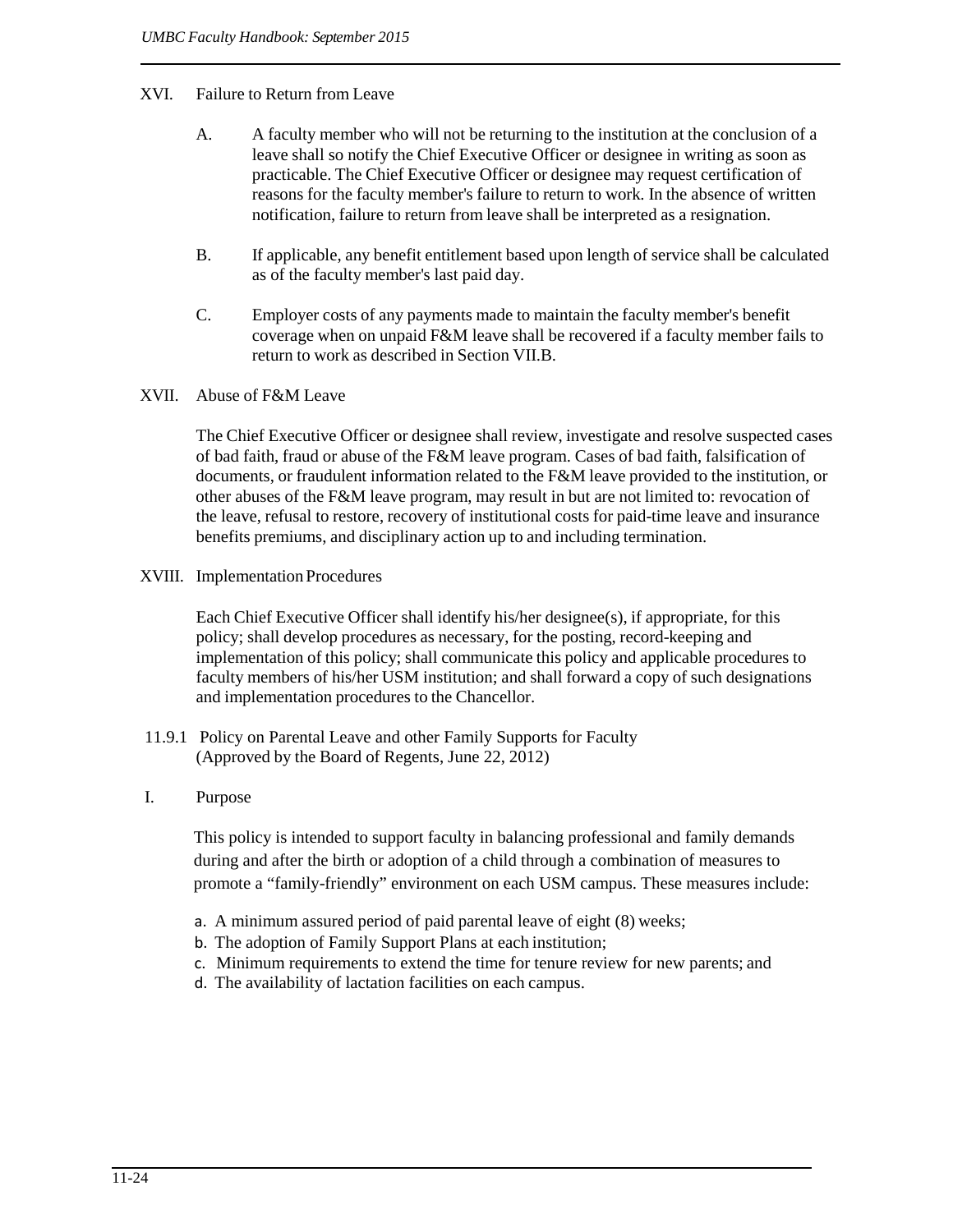#### II. Assured Minimum Parental Leave

Each eligible faculty member shall be assured a period of up to eight (8) weeks (i.e., forty (40) work days) of paid parental leave to care for a new child, as follows:

- A. Nature of Leave: The parental leave period will consist of any form of annual, sick or personal leave that the faculty member has accrued, to be supplemented by the institution with additional paid leave days to attain an eight (8) week period of paid parental leave.
- B. Applicability: The eight (8) week paid leave assurance will be available during a six (6) month period surrounding:
	- 1. The birth of a newborn;
	- 2. The recent adoption of a child under the age of six (6); and
	- 3. At the discretion of the institution's chief academic officer and subject to any limitations established by the institution, the assumption of other parenting responsibilities, such as foster parenting or legal guardianship of a child under the age of  $s$ ix  $(6)$ .
- C. Eligibility: At a minimum, the paid leave assurance will apply to tenured and tenuretrack faculty, and non-tenure-track faculty with multi-year contracts, upon written affirmation that the faculty member will be the child's primary caregiver during the parental leave period.
	- 1. Institutions may offer assured minimum paid leave to other categories of faculty as a matter of institution policy.
	- 2. Leave shall be pro-rated for eligible part-time faculty.
	- 3. If a child's parents are employed by the same institution, both may be eligible for paid parental leave up to the eight (8) week maximum as follows:
		- a. Both parents may use accrued annual, sick or personal leave concurrently with the birth of a child or adoption of the child under age six  $(6)$ ;
		- b. A parent may use additional guaranteed paid leave under this policy only during a period when that parent is the child's primary caregiver.
	- 4. A faculty member shall be eligible for assured minimum paid parental leave after one (1) year of employment with the institution, except to the extent that institution policies permit and the terms of the faculty member's appointment establish a lesser eligibility period.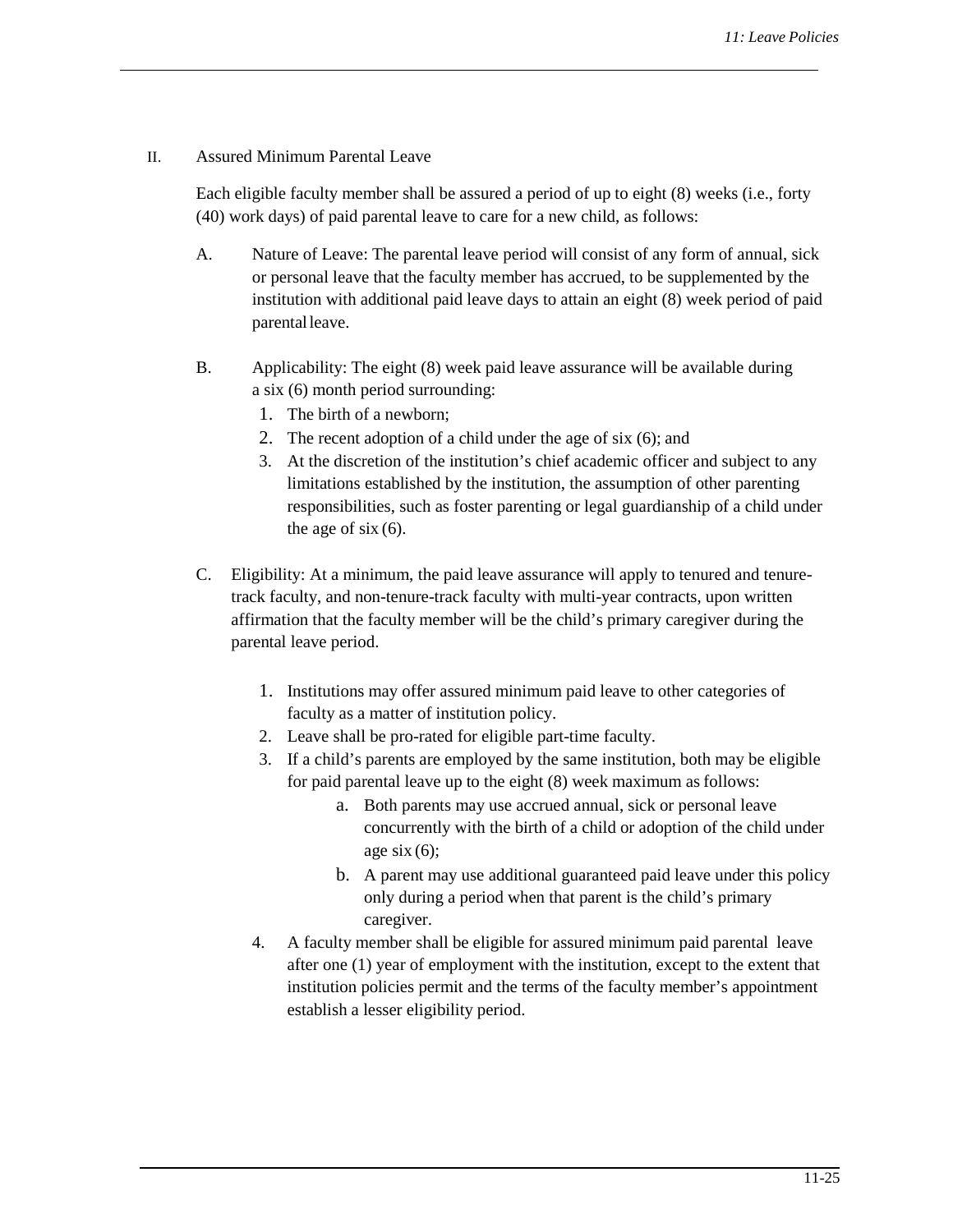5. A faculty member may be eligible for paid parental leave under this policy on one occasion in a given 12-month period, and on two occasions during the duration of the faculty member's employment within the USM. Any additional periods of paid parental leave require the approval of the President, or the President's designee.

# III. Faculty Family Support Plans

Each institution shall assure that each eligible faculty member has the opportunity to establish a "Family Support Plan". These plans are intended to provide support for new parents while assuring that continuity in student instruction and other critical faculty duties are not disrupted during periods of faculty parental leave.

- A. Plan Development: The plan will be developed jointly by the faculty member and department chair, or the designee of the chair or the dean, upon request of the faculty member.
	- 1. If the faculty member and department chair are unable to finalize the plan, or if an agreed-upon plan requires additional resources, the appropriate dean or other academic affairs administrator will participate in completing the plan.
	- 2. Each completed plan will be shared with the appropriate dean or other academic affairs administrator.
- B. Plan Content:The plan will allow the faculty member to reduce or otherwise modify workload, especially teaching duties, during the semester in which parental leave is taken, through a combination of:
	- 1. Leave, including:
		- a. Exhaustion of all accrued annual, personal, holiday and sick leave;
		- b. Additional paid parental leave, as needed, up to eight (8) week total
		- c. Collegial sick leave, as available;
		- d. Unpaid leave, up to twelve (12) week (i.e., sixty (60) work day) limit of the USM Family Medical Leave Act Policy, No. II-2.31; and
	- 2. Workload modifications, to extent authorized by the institution and feasible within the faculty member's department, which may include:
		- a. Part-time employment;
		- b. The spreading of the semester's teaching responsibilities over multiple terms preceding and succeeding the parental leave period;
		- c. Redistribution of duties to substitute a teaching assignment with other departmental or academic service; and/or
		- d. Other options identified by the institution or department.
- C. Eligibility: Each tenured or tenure-track faculty member whose responsibilities are primarily instructional is eligible for a family support plan, subject to the eligibility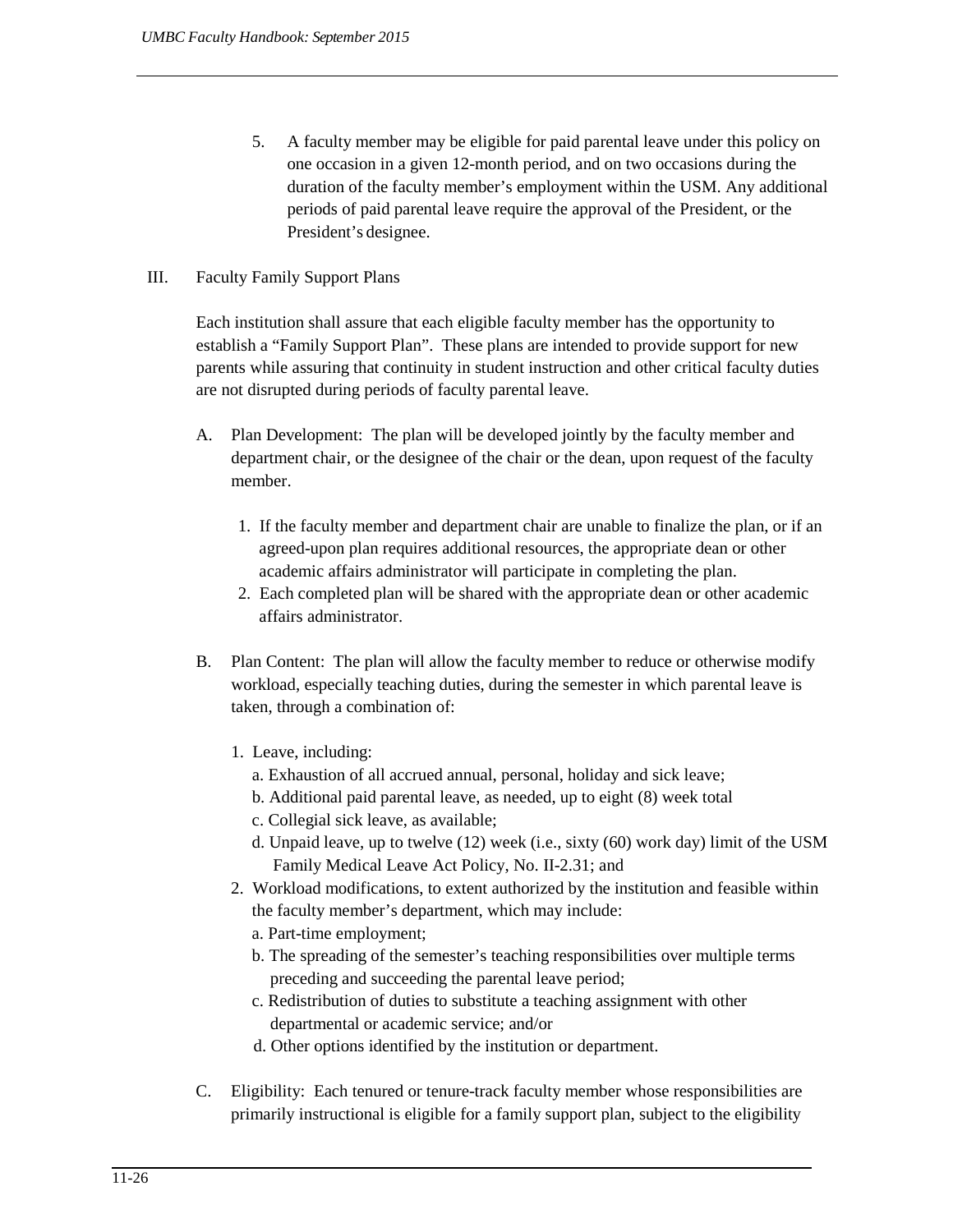standards of Section II.C.1 through 5 of this policy. Institutions may offer the opportunity to develop a family support plan to other categories of faculty as a matter of institution policy.

- IV. Extension of Time for Tenure Review
	- A. Minimum Requirements: Each USM institution shall establish policies and procedures to permit faculty members who become new parents with the birth or adoption of a child to extend the time for tenure review. At a minimum, institution policies shall provide for:
		- 1. A one (1) year extension of the time for tenure review upon the birth or adoption of a child; and
		- 2. The ability to obtain such an extension twice during employment with a USM Institution.
	- B. Institution Procedures: Institution procedures may include requirements related to the timing and content of applications for the extension, documentation of eligibility and other aspects of the process for requesting and administering extensions of the time for tenure review.
	- C. Additional Institution Provisions:An institution's policies to extend the time for tenure review may be broader in scope than the minimum eligibility and duration requirements specified in this policy.
- V. Supports for Nursing Mothers

Each institution shall provide space at reasonable locations on campus where employees who are nursing mothers may breastfeed or express milk.

- A. The area must be shielded from view and free of intrusions from others.
- B. A bathroom or restroom may not be designated as a lactation facility.
- C. The space may be a private area in a larger room, or a private room that is reliably made available for nursing mothers whenever needed but may otherwise be used for different functions.
- D. The area shall be equipped with seating, a table or other flat surface, an electrical outlet and nearby access to a sink.
- E. The requirement for lactation facilities on each campus and their availability for the purpose of breastfeeding a child are subject to institution policies that govern the circumstances under which the children of employees may be present on campus.
- VI. Protections for Faculty

No faculty member shall be discriminated against or otherwise experience reprisals in any appointment, evaluation, promotion, tenure or other employment-related process as a result of utilizing the parental leave and other supports provided in this policy.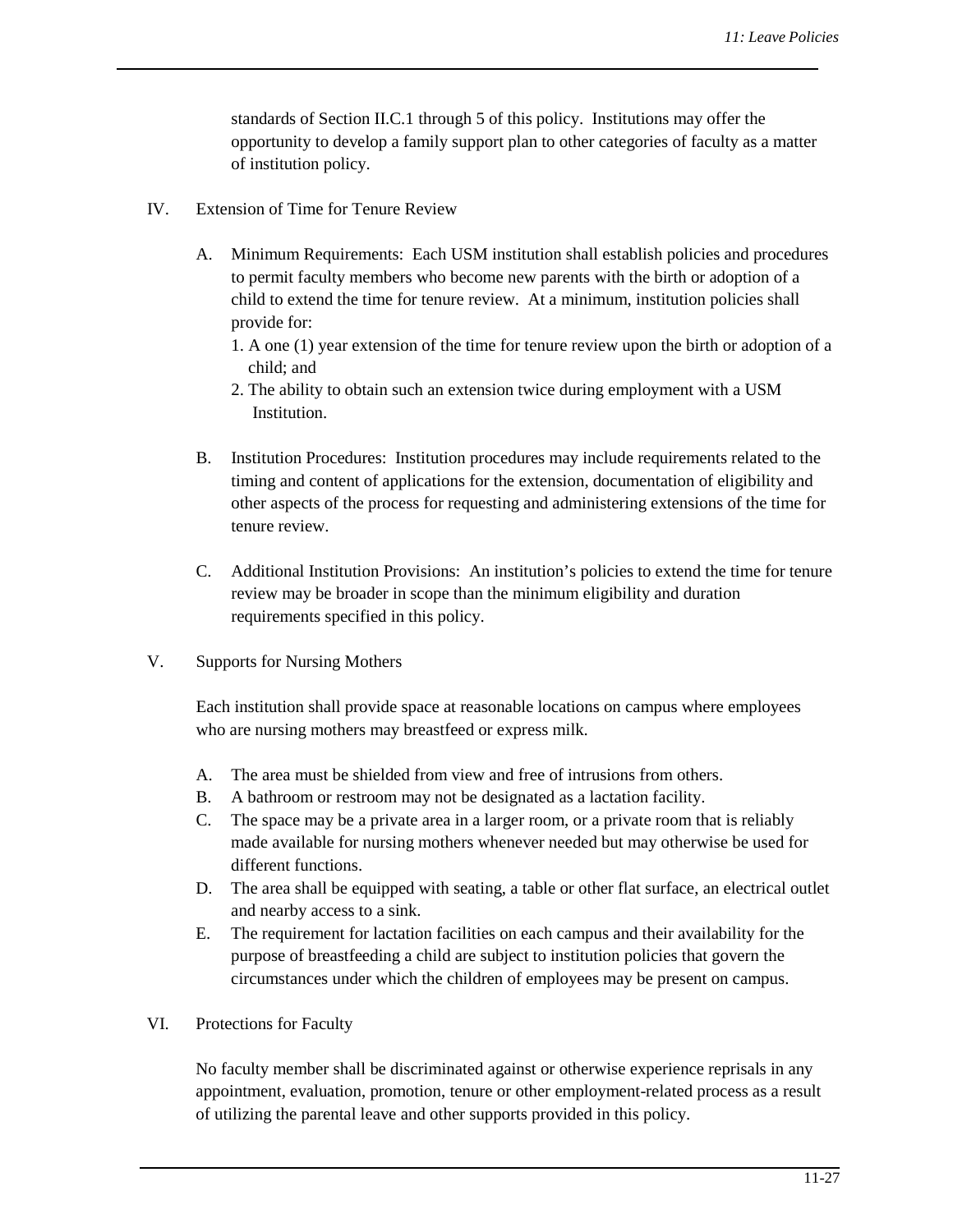## VII. Implementation

This policy shall be implemented as follows:

- A. Parental Leave and Family Support Plans: Eligible faculty members shall have access to parental leave and family support plans under this policy as of the beginning of the Fall 2012 semester.
- B. Other Provisions: Institutions shall complete implementation of all other requirements of this policy no later than December 31, 2012.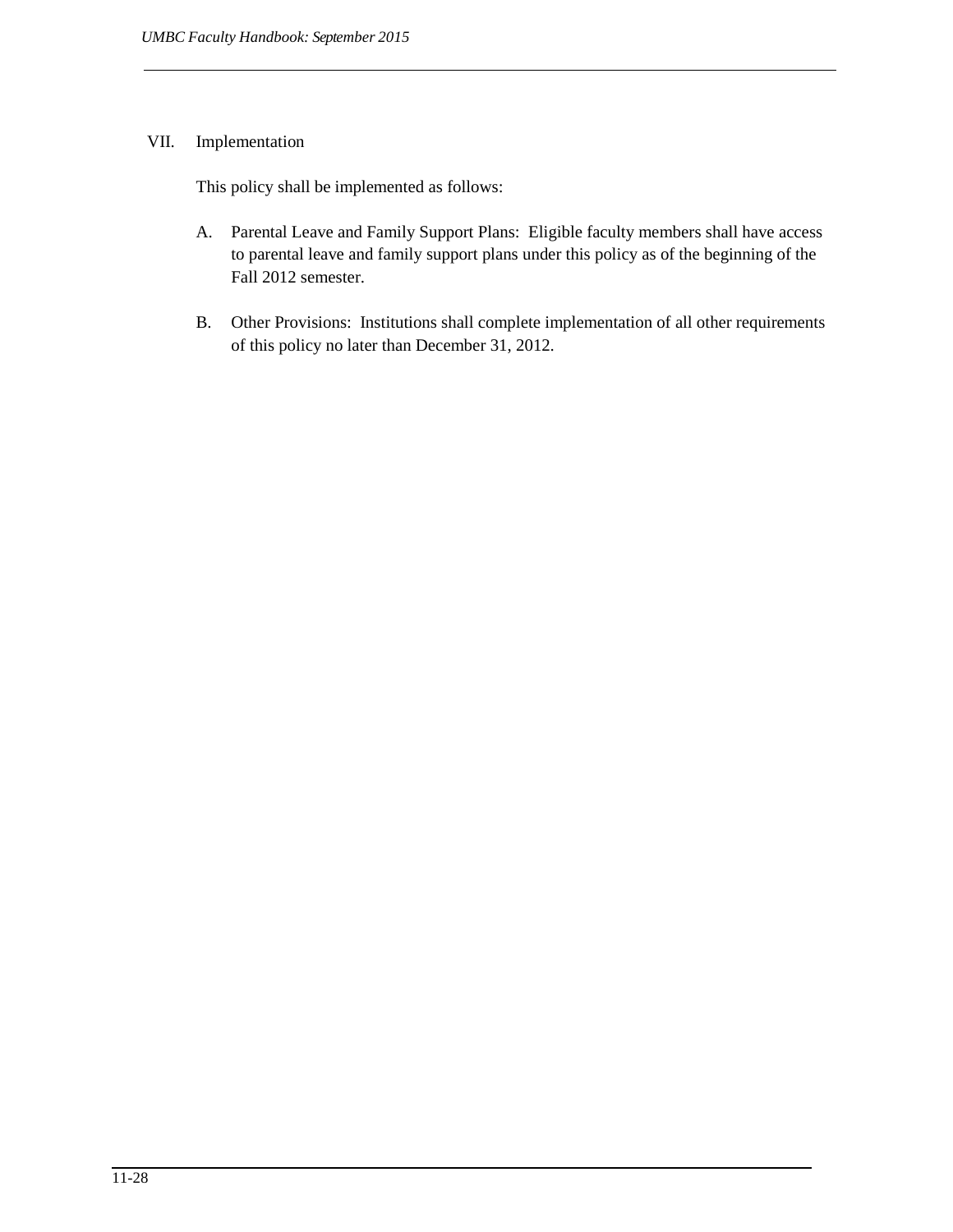#### 11.10 POLICY ON JURY SERVICE FOR FACULTY MEMBERS

(Board of Regents Policies and [Procedures](http://www.usmd.edu/regents/bylaws/SectionII/II250.html) II-2.50; Approved by the Board of Regents, May 7, 1993)

The purpose of this policy is to establish for faculty members at UMS institutions a leave category called Jury Service which permits absence from duty without loss of any pay or charge to personal or accrued annual leave.

<span id="page-28-2"></span>A faculty member who is selected for jury duty shall notify the appropriate academic administrator of this selection without delay. The faculty member shall be permitted to be absent without loss of pay or charge to any leave for the day(s) of jury service. Upon request, the employee shall be responsible for providing documentation which verifies attendance. If, after reporting for jury duty, it is determined that the individual's services are not required and the individual is dismissed for the day, then the individual, time permitting, is required to return to the job.

#### 11.11 MILITARY LEAVE

A faculty member who is a member of the National Guard or a federal armed forces service unit shall be entitled to leave of absence for military training for a period of not more than fifteen (working) days annually without loss of pay or charge against any leave. Rights of faculty to military leave are governed by Article 65 of the Annotated Code of Maryland.

#### <span id="page-28-1"></span>11.12 HOLIDAYS

<span id="page-28-0"></span>Legal holidays are established by the Governor and the Legislature. Each year the Chancellor of the University schedules the observance of selected holidays on days other than the date of occurrence when, in his or her judgement, such reordering of the observance of holidays is in the best interest of the University. Thus, classes are often held and vital non-academic work functions continue on some of these holidays, which are then observed on other dates.